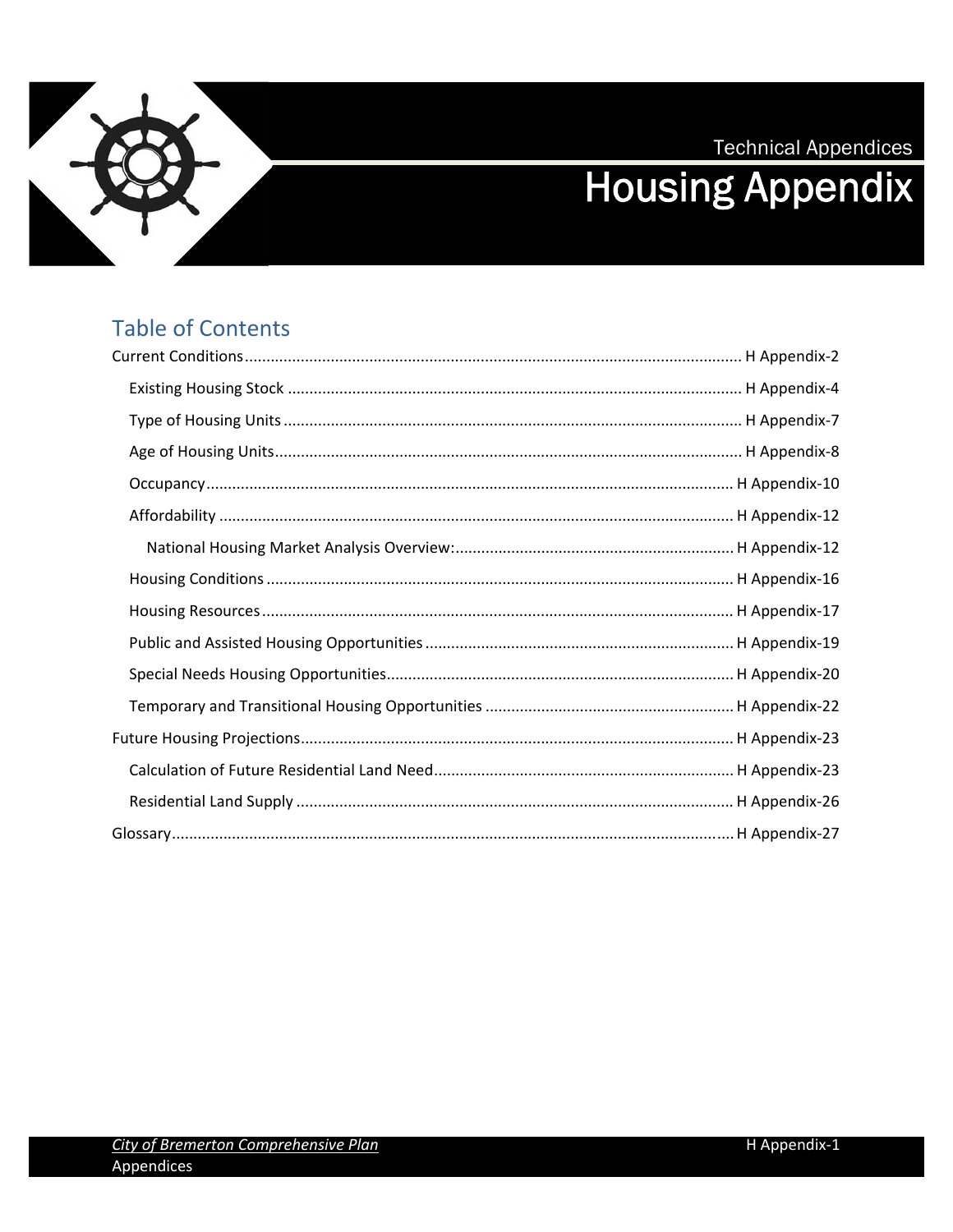## **Current Conditions**

Recent trends, local demographics, and characteristics of the housing stock present a significant challenge if Bremerton is to live up to its legacy as a great place to reside. Current conditions in the local housing market, detailed in this section, are in large part, the result of deteriorating local economics and a gradual weakening of the residential qualities of the city's aging neighborhoods. The data, however, also portrays the opportunity to capitalize on Bremerton's well established neighborhoods, the city's unique position in the greater Puget Sound economy, and, lastly, to capitalize on regional and national housing trends.

The City of Bremerton's population has essentially been stagnant for the past 40 years. The decennial census reports from 1970 to 2010 shows a negligible increase of less than 2,500 people. Over such a time span, this is an insignificant increase (less than 1/5 of 1% annual growth), easily dismissible in Bremerton where there are regular fluctuations in the military population of two to three thousand people, due to the arrival and departure of Navy personnel. Furthermore, the most recent U.S. Census report (April 2010) stands out from previous census counts for actually showing a decrease in the city's population (413 people) since the 1990 Census (minimal increase in population from 2000 of about 500 people). The only other decrease on record was reported between census years 1950 and 1960, due to a downswing of city's population from its all-time high associated with World War II activity at the Puget Sound Naval Shipyard. At the height of World War II, Bremerton's housing stock came under severe stress, when a population of 72,500 required immediate shelter among a housing stock in place for a 1940 population of around 15,000 people.

While it is not unheard of for a well-established city to have either a stable or slightly decreasing population count over time, Bremerton's lack of growth in the past 40 years, despite land use capacity, eludes both past and current growth forecasts. More glaring, the surrounding county and region have witnessed unprecedented growth in the past twenty years. During this time, the whole of Kitsap County, for example, went from a population of 147,152 in 1980 to a population of 251,133 in 2010, (20,000 population increase from 2000) an increase of nearly 70%. Bremerton's proportion of the county's total population and regional growth has dramatically decreased, beginning in 1970. (See Table HSA‐1)

As Table HSA‐1 demonstrates, Bremerton's population represents a steady percentage of the total Kitsap County population despite land capacity within the City to accommodate significant numbers of new people.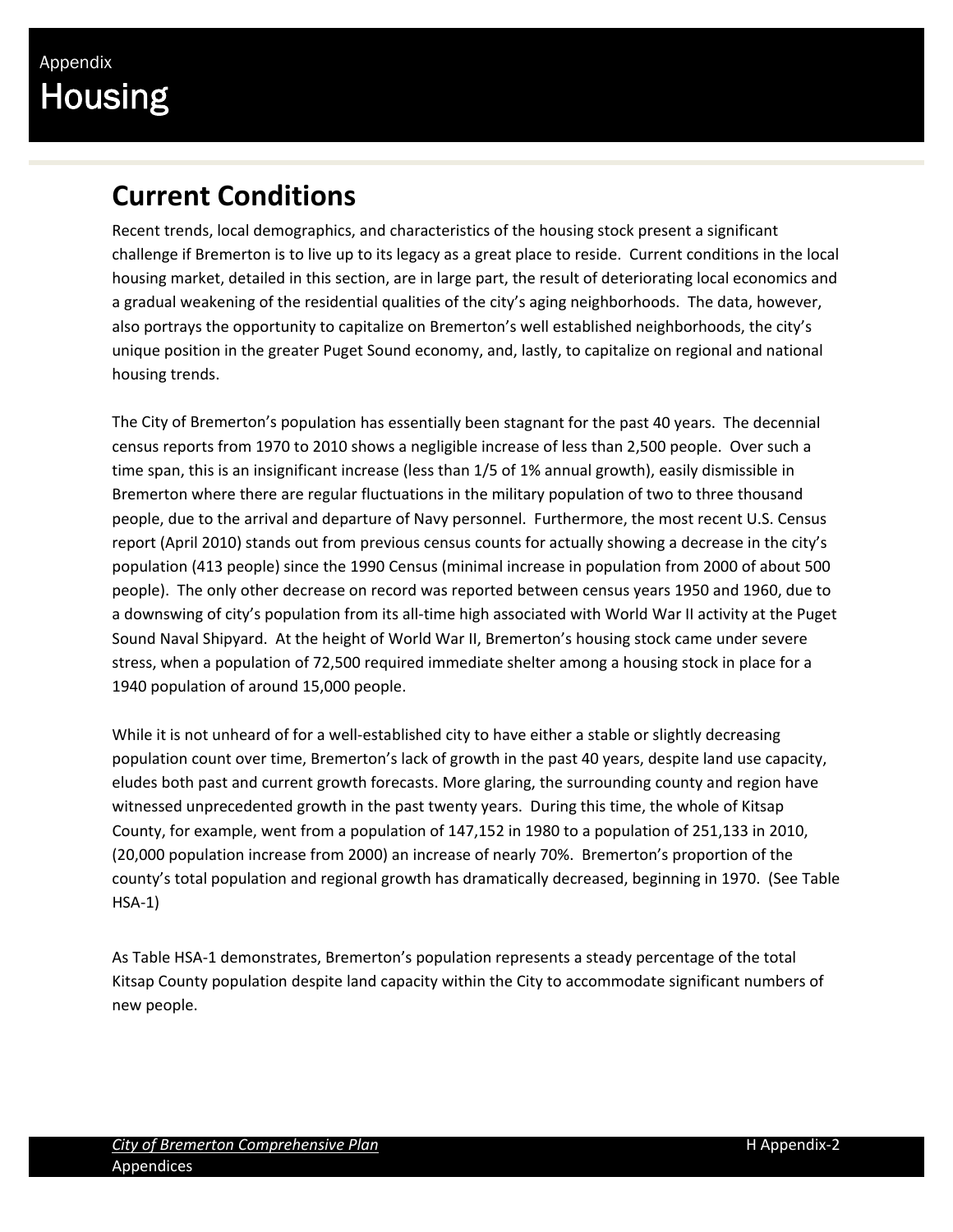Evidently, the housing and development market in Bremerton has proven to be uncompetitive with surrounding areas. There are numerous causes for this, on both the supply and demand side of the housing market. Supply‐side factors include the higher cost to redevelop existing city lots verses the abundance of undeveloped parcels and new development opportunities in the County, including its own Urban Growth Areas. Bremerton's somewhat outdated housing stock, dating back to the previous growth periods of 1940's and 1960's, often fails to address contemporary market demands or to address the diverse market demand for housing. Today's market demands partially reflect demographic changes which are discussed throughout this document, in areas such as household type, size, income level, and special needs populations. Overarching demographic dynamics which include substantial growth in Senior citizens, Singles (Non‐Married, no children), and Single Parent Households, will out pressure on the housing market to provide a variety of housing types.

| <b>Table HSA-1</b><br><b>Bremerton's Historical Population Growth: 1940-2014</b><br>Source: Washington State Office of Financial Management & U.S. Census of Population and Housing |        |                                                                                                                        |       |  |  |  |  |  |
|-------------------------------------------------------------------------------------------------------------------------------------------------------------------------------------|--------|------------------------------------------------------------------------------------------------------------------------|-------|--|--|--|--|--|
| Year<br>Population<br><b>Population Change</b><br><b>Percent of County</b>                                                                                                          |        |                                                                                                                        |       |  |  |  |  |  |
| Population Reports, U.S. Census (as reported on April 1 <sup>st</sup> of every 10 <sup>th</sup> year), 1940 – 2010                                                                  |        |                                                                                                                        |       |  |  |  |  |  |
| 1940                                                                                                                                                                                | 15,134 |                                                                                                                        | 34.1% |  |  |  |  |  |
| 1950                                                                                                                                                                                | 27,678 | $+12,544$                                                                                                              | 36.6% |  |  |  |  |  |
| 1960                                                                                                                                                                                | 26,681 | $-997$                                                                                                                 | 31.7% |  |  |  |  |  |
| 1970                                                                                                                                                                                | 35,307 | $+8,626$                                                                                                               | 34.7% |  |  |  |  |  |
| 1980                                                                                                                                                                                | 36,208 | $+901$                                                                                                                 | 24.6% |  |  |  |  |  |
| 1990                                                                                                                                                                                | 38,142 | $+1,934$                                                                                                               | 20.1% |  |  |  |  |  |
| 2000                                                                                                                                                                                | 37,259 | $-883$                                                                                                                 | 16%   |  |  |  |  |  |
| 2010                                                                                                                                                                                | 37,729 | $+470$                                                                                                                 | 15%   |  |  |  |  |  |
|                                                                                                                                                                                     |        | Population Estimates, Washington State Office of Financial Management (as reported April 1 <sup>st</sup> of each year) |       |  |  |  |  |  |
| 2011                                                                                                                                                                                | 38,790 | $+1,061$                                                                                                               | 15%   |  |  |  |  |  |
| 2012                                                                                                                                                                                | 39,650 | $+860$                                                                                                                 | 16%   |  |  |  |  |  |
| 2013                                                                                                                                                                                | 37,850 | $-1,800$                                                                                                               | 15%   |  |  |  |  |  |
| 2014                                                                                                                                                                                | 38,180 | $+330$                                                                                                                 | 15%   |  |  |  |  |  |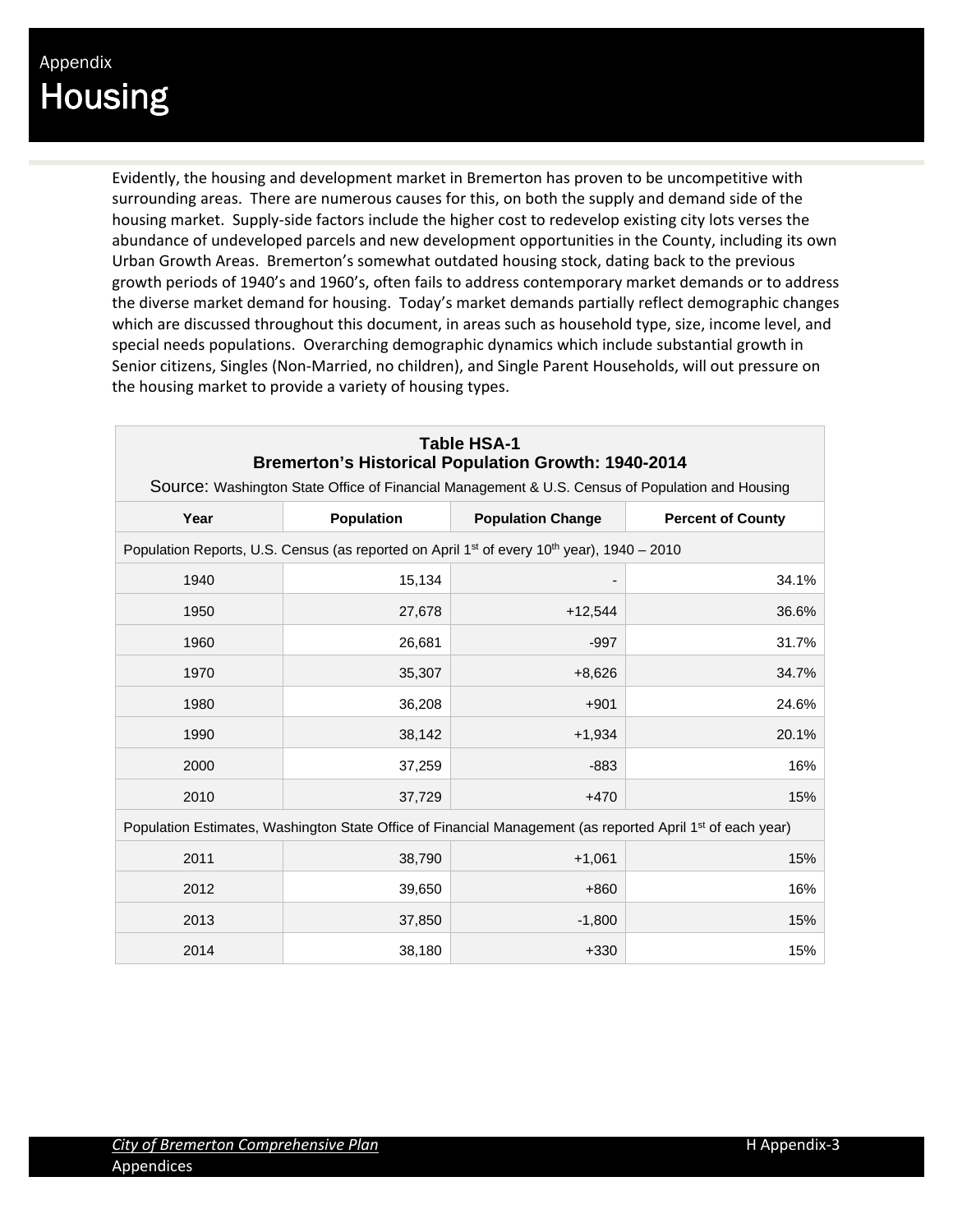The overall median income of the County is relatively high, estimated at \$62,413 for 2013. The overall median income in the City of Bremerton however is much lower at \$43,183. The figure is bolstered by the County's long shoreline and concentration of wealth in many of the waterfront households. In Kitsap County there some households living in housing considered substandard, overcrowded, or severely overcrowded. These numbers are relatively low when compared to the number of households in Kitsap County overall. There are considerably more cost burdened households and some residents with zero or negative income. In the City of Bremerton there are severely cost burdened households with a large percentage paying over 35 percent or more of their income for housing costs. Kitsap County's housing stock overall is less than 50 years old and in standard or better condition. The housing stock in Bremerton is significantly older than other areas of the County. The median year that housing units were built is 1960 while for Kitsap County the median year is 1981. Increasing housing costs and a low‐income population hinder the overall ability of residents to afford housing within the City.

### **Existing Housing Stock**

Characteristics of the existing housing stock include type, occupancy, age, condition, and affordability, as detailed in sections following this general summary. By comparing the housing stocks of the city and the wider Kitsap community, the characteristics of Bremerton's existing housing stock, and its current position in the development and housing market emerges. This position can then be advanced and improved upon.

Census 2010 reports a total of 17,273 housing units (14,932 occupied) in the City of Bremerton. This is a 3.9% increase (642 new units) since the 16,631 dwelling units reported in 2000. Bremerton's population increased by 470 people between 2000 and 2010. The discrepancy between an increasing housing stock and a lower population count can be partially explained by an increased vacancy rate in the 2010 census, to just over a 13% vacancy rate (2341 units) in 2010, versus a 6% vacancy rate in 1990 (897 units.)

Vacancy rates in the Bremerton are strongly influenced by the arrival and departure of ships and their crews at the Naval Base Kitsap‐Bremerton (NBK‐B). This is evident particularly in Bremerton where the vacancy rate can rise and fall dramatically due to its relatively smaller housing stock universe and its proximity to NBK‐B. A market equilibrium vacancy rate is commonly estimated to be 5%, which is closer to the 2010 Census vacancy rate reported for the county at 9.5%. Bremerton's unique housing demands require a built-in flexibility in its housing stock, or generally higher quantities of units than average vacancy rates and population counts would suggest for communities with more stable population numbers.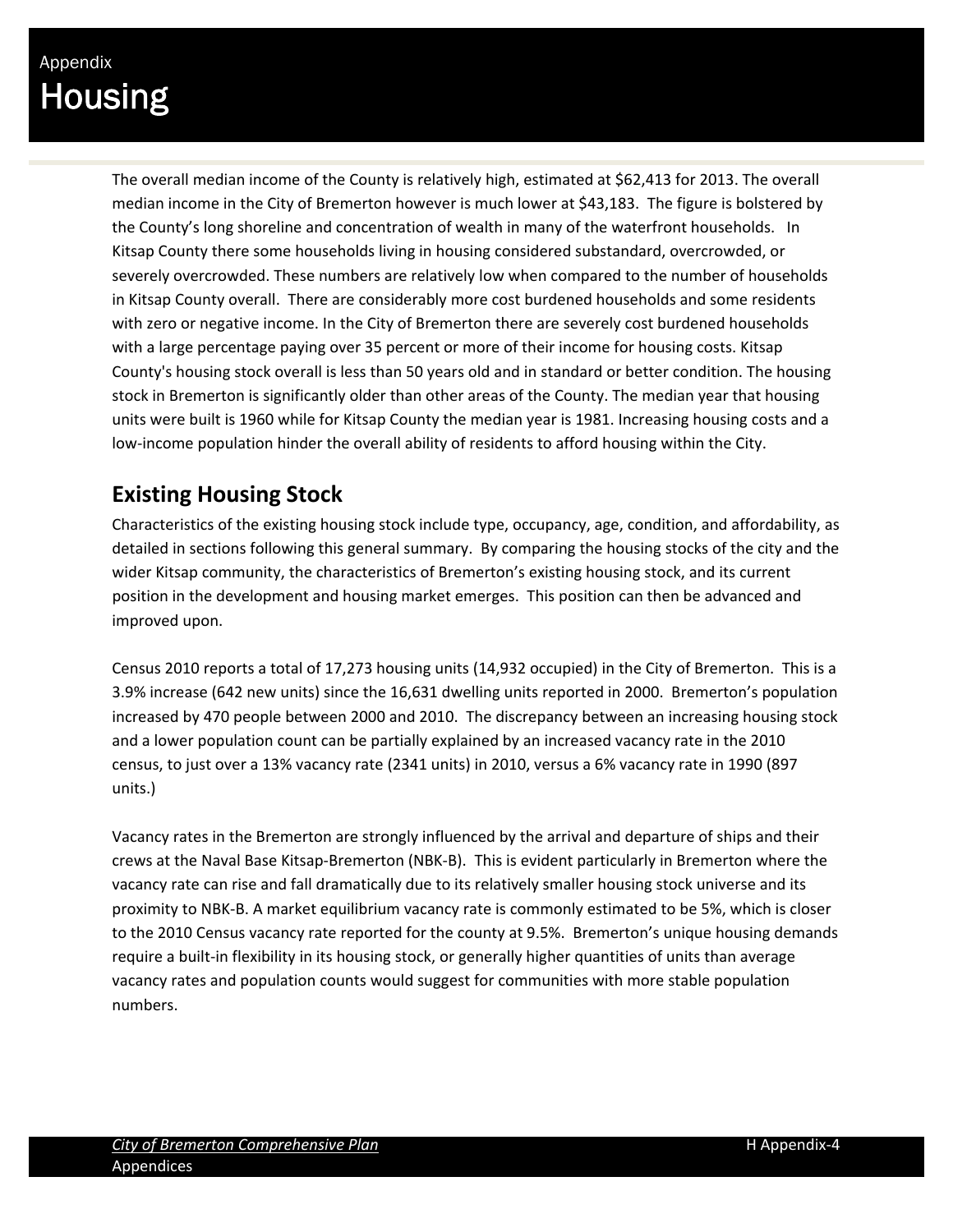Though largely attributed to military deployments in Bremerton, a generally lower number of people per household is another factor to consider in looking at the needs of current residents, especially as the percentage of smaller households is growing in long‐term national trend analysis. Household size is an especially important factor in projecting housing needs and ensuring a housing market that will be better attuned to changing national and regional demographics. It will be further addressed in following sections, which will also look at Bremerton's demographics to better understand local needs for housing types.

The smaller size of existing units, detailed in the first subsection below titled, "Type of Housing Units", is an obvious factor underlying Bremerton's smaller household size and its overcrowding rates. The city's relatively lower income levels and higher poverty status, detailed under "Affordability" are also related, complicating the challenge of meeting housing needs and providing healthy residential settings.

| Table HSA-2                                                                                     |         |                |                  |         |  |  |  |  |  |  |
|-------------------------------------------------------------------------------------------------|---------|----------------|------------------|---------|--|--|--|--|--|--|
| Housing Units and Population: Bremerton and Kitsap County                                       |         |                |                  |         |  |  |  |  |  |  |
| Source: Washington State Office of Financial Management & U.S. Census of Population and Housing |         |                |                  |         |  |  |  |  |  |  |
| 2000<br>2010<br>1980<br>1990                                                                    |         |                |                  |         |  |  |  |  |  |  |
| <b>Bremerton</b>                                                                                |         |                |                  |         |  |  |  |  |  |  |
| <b>Population</b>                                                                               | 36,209  | 38,142 (+5.5%) | 37,259 (-2.5%)   | 37,729  |  |  |  |  |  |  |
| <b>Housing Units</b>                                                                            | 14,960  | 15,693 (+6%)   | 16,631 (+6%)     | 17,273  |  |  |  |  |  |  |
| <b>Households</b><br>(HH)                                                                       | 14,067  | 14,718 (+5%)   | 15,085 (+2.5%)   | 14,932  |  |  |  |  |  |  |
| Persons per<br><b>Household</b>                                                                 | 2.31    | 2.34           | 2.3              | 2.24    |  |  |  |  |  |  |
|                                                                                                 |         |                |                  |         |  |  |  |  |  |  |
| <b>Kitsap County</b>                                                                            |         |                |                  |         |  |  |  |  |  |  |
| <b>Population</b>                                                                               | 147,152 | 189,731 (+29%) | 231,969 (+22.5%) | 251,133 |  |  |  |  |  |  |
| <b>Housing Units</b>                                                                            | 57,327  | 74,038 (+29%)  | 92,644 (+25%)    | 107,367 |  |  |  |  |  |  |
| <b>Households</b>                                                                               | 52,809  | 69,267 (+31%)  | 86,416 (+25%)    | 97,220  |  |  |  |  |  |  |
| Persons per<br><b>Household</b>                                                                 | 2.6     | 2.5            | 2.6              | 2.5     |  |  |  |  |  |  |

More recent quantifiable changes in the Bremerton's housing stock are identifiable in local building permit records. Between 2006 and 2012, Bremerton's demolition activity was approximately 700 units (161 single family and 540 multifamily units) largely due to the redevelopment of Bay Vista (formerly West Park), and expansion of the Olympic College. In that same time period approximately 600 units were constructed (353 single family units and 137 multifamily units).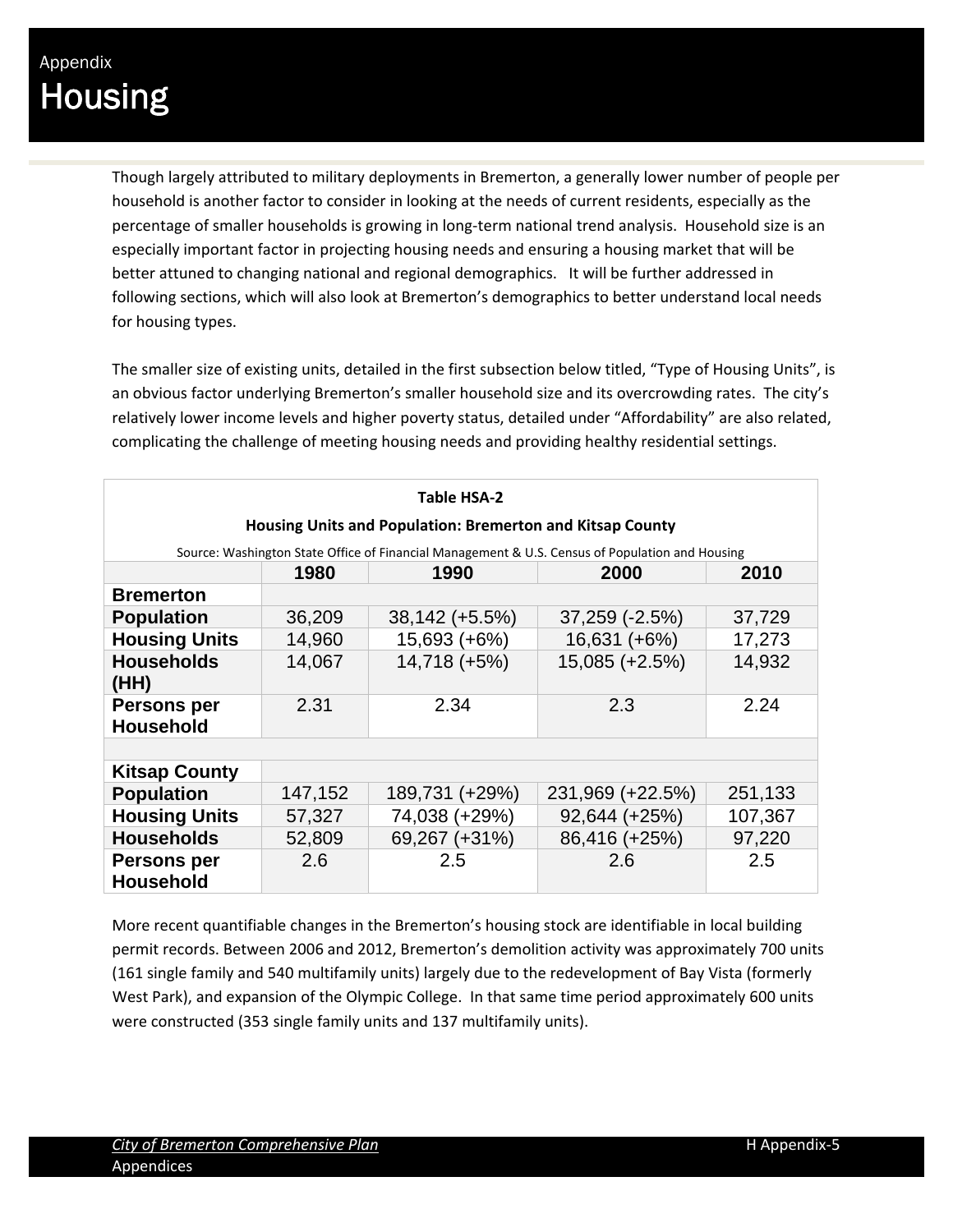Though there were more demolitions then construction of units, it must be noted that the time period stated above was during the Financial Crisis of 2008. Prior to 2008, the City was receiving about 70 single family permits per year for 2006 and 2007 (at the end of the housing boom). During the recession, financing was difficult to obtain for housing and many jurisdictions saw little or no activity. However, the City continued to get a flow of permits between 2008 and the subsequent years as illustrated in the table below.

| Table $HSA -3$<br><b>Bremerton Housing Units issued Permit between 2008-2011</b><br>Source: Kitsap County Buildable Lands Report, 2014 |     |  |  |  |  |  |  |
|----------------------------------------------------------------------------------------------------------------------------------------|-----|--|--|--|--|--|--|
| <b>Housing Units Permitted</b><br>Year                                                                                                 |     |  |  |  |  |  |  |
| 2008                                                                                                                                   | 35  |  |  |  |  |  |  |
| 2009                                                                                                                                   | 48  |  |  |  |  |  |  |
| 2010                                                                                                                                   | 110 |  |  |  |  |  |  |
| 2011                                                                                                                                   | 90  |  |  |  |  |  |  |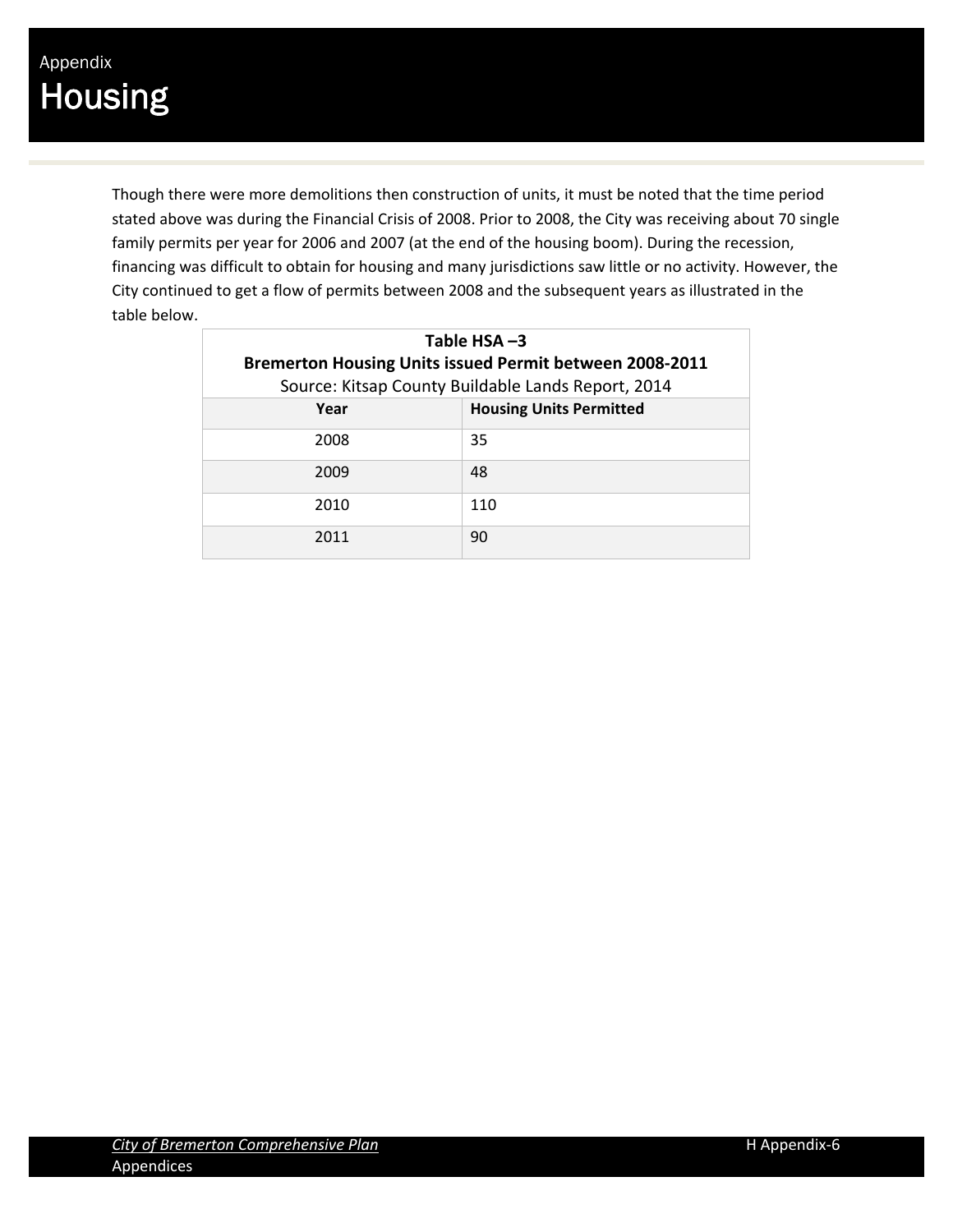### **Type of Housing Units**

Of the 17,723 units reported in Census 2010, the majority (approximately 58%) are contained in free standing single unit structures while nearly half the housing units (40%) are in classified as multifamily housing (attached) units. The remaining 2% of units, traditionally not considered single units or multifamily units, is made up of mobile homes, trailers, or other special housing units such as houseboats.<sup>1</sup> These units represent nontraditional housing types and can be used, in sum, to help evaluate how well traditional housing choices serve the existing population and housing market.

| Table HSA-4                                                                                         |        |            |        |                                                                                 |        |            |          |            |  |  |  |
|-----------------------------------------------------------------------------------------------------|--------|------------|--------|---------------------------------------------------------------------------------|--------|------------|----------|------------|--|--|--|
| Bremerton Housing Units by Type: 1980-1990-2000-2010                                                |        |            |        |                                                                                 |        |            |          |            |  |  |  |
| Source: 1980/1990/2000/2010 Census of Population and Housing, STF 1A; Puget Sound Regional Council. |        |            |        |                                                                                 |        |            |          |            |  |  |  |
| <b>Type</b>                                                                                         |        | 1980       |        | 1990                                                                            |        | 2000       |          | 2010       |  |  |  |
|                                                                                                     | #      | % of Total | #      | % of Total                                                                      | #      | % of Total | #        | % of Total |  |  |  |
| 1 unit, detached                                                                                    | 7060   | 47.2%      | 7700   | 49.1%                                                                           | 7,917  | 47.6%      | 8,414    | 48%        |  |  |  |
| 1 unit, attached                                                                                    | 1169   | 7.8%       | 1490   | 9.5%                                                                            | 1,090  | 6.6%       | 1,697    | 10%        |  |  |  |
| <b>Total, Single Units</b>                                                                          | 8,229  | 55%        | 9,190  | 59%                                                                             | 9,007  | 54%        | 10,111   | 58%        |  |  |  |
| 2-Units                                                                                             | 1,685  | 11.3%      | 1,543  | 9.8%                                                                            | 1,664  | 10%        | 1,168    | 7%         |  |  |  |
| <b>3 &amp; 4 Units</b>                                                                              | 1,117  | 7.5%       | 1149   | 7.3%                                                                            | 1,421  | 8.5%       | 974      | 6%         |  |  |  |
| 5+ Units                                                                                            | 2,554  | 17.1%      | 3,432  | 22%                                                                             | 4204   | 25%        | 4,860    | 28%        |  |  |  |
| <b>Total, Multifamily</b><br><b>Units</b>                                                           | 5,356  | 35.8%      | 6,124  | 39%                                                                             | 7,289  | 44%        | 7,002    | 40%        |  |  |  |
| <b>Mobile Home/Trailer</b>                                                                          | 173    | 1.2%       | 216    | 1.4%                                                                            | 286    | 1.7%       | 270      | 2%         |  |  |  |
| <b>Other Units*</b>                                                                                 | 1202   | 8%         | 163    | $1\%$                                                                           | 49     | .3%        | $\Omega$ | $\Omega$   |  |  |  |
| <b>Total Units =</b>                                                                                | 14,960 | 100%       | 15,693 | 100%                                                                            | 16,631 | 100%       | 17,383   | 100%       |  |  |  |
|                                                                                                     |        |            |        | * "Other Units" definition has varied, yielding irregularities in these numbers |        |            |          |            |  |  |  |

<sup>&</sup>lt;sup>1</sup>The Census uses the term "mobile home or trailer" to refer to mobile homes to which no permanent rooms have been added. While not clearly differentiated in Census, manufactured housing affixed to a foundation, are not considered or counted as either "mobile homes" or "other housing" in counts of single family and multifamily units.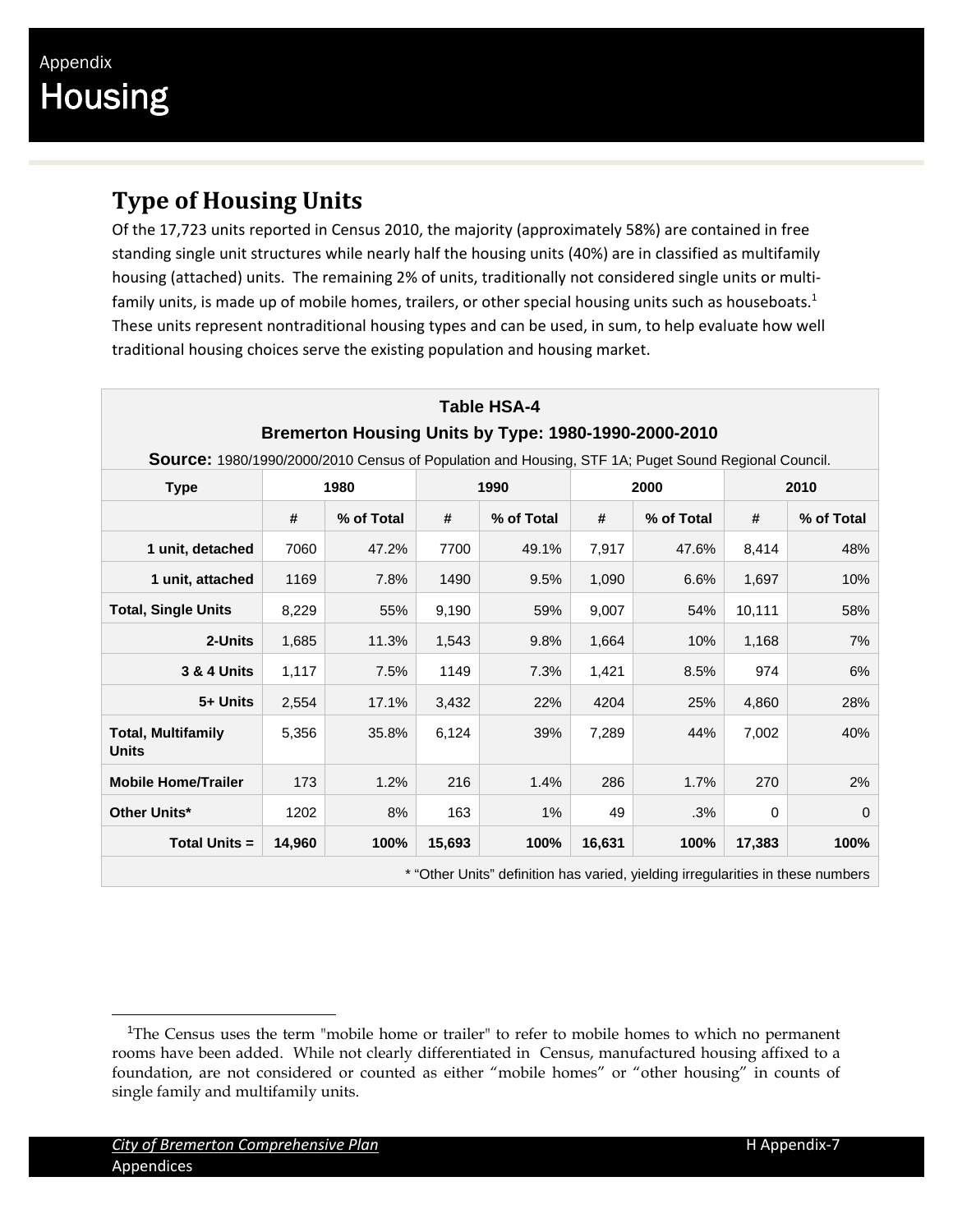### **Age of Housing Units**

Over half of Kitsap County's housing units have been built since 1980. The City of Bremerton has the largest inventory of aging housing in the County. In the City of Bremerton 77.3% of housing units were built before 1980 and 22.4% were built in 1939 or earlier. In the City of Bremerton rehabilitation of the aging housing stock is a high need. Over three-quarters of the housing units were built before 1980, nearly one‐quarter before WWII. Many of these housing units are solidly built and structurally sound but in need of energy efficiency improvements and upgrades to preserve them for the long‐term.

The older age of Bremerton's housing stock, with an associated increased cost for maintenance, has an impact on the conditions of housing, as detailed below, particularly in common deference of maintenance as homes approach obsolescence in today's market for homeowners.

| <b>Table HSA-5</b>                               |                                                                                  |       |  |  |  |  |  |
|--------------------------------------------------|----------------------------------------------------------------------------------|-------|--|--|--|--|--|
| <b>Bremerton Age of Housing</b>                  |                                                                                  |       |  |  |  |  |  |
|                                                  | Source: U.S. Census Bureau, 2009-2013 American Community Survey 5-Year Estimates |       |  |  |  |  |  |
| Number<br><b>Year Structure Built</b><br>Percent |                                                                                  |       |  |  |  |  |  |
| <b>Total Number of Housing Units</b>             | 17,396                                                                           |       |  |  |  |  |  |
| <b>Built 2010 to 2013</b>                        | 119                                                                              | 0.7%  |  |  |  |  |  |
| <b>Built 2000 to 2009</b>                        | 1,195                                                                            | 6.9%  |  |  |  |  |  |
| <b>Built 1990 to 1999</b>                        | 1,214                                                                            | 7.0%  |  |  |  |  |  |
| <b>Built 1980 to 1989</b>                        | 1,436                                                                            | 8.3%  |  |  |  |  |  |
| <b>Built 1970 to 1979</b>                        | 2,568                                                                            | 14.8% |  |  |  |  |  |
| <b>Built 1960 to 1969</b>                        | 1,837                                                                            | 10.5% |  |  |  |  |  |
| <b>Built 1950 to 1959</b>                        | 1,977                                                                            | 11.4% |  |  |  |  |  |
| <b>Built 1940 to 1949</b>                        | 3,154                                                                            | 18.1% |  |  |  |  |  |
| <b>Built 1939 or earlier</b>                     | 3,896                                                                            | 22.4% |  |  |  |  |  |

### Based on the 2010 Census, the City of Bremerton has a high rental to owner occupant rate, 57.5% of Bremerton residents rent to 42.5% buyers. Single‐family owner units are available at relatively low prices, but the demand isn't there because of this need for extensive and expensive renovation in many of the structures, as well as stricter loan standards and higher down payment requirements which limit the number of potential buyers. More affluent buyers will tend to favor newer construction, in other more attractive parts of the City or even the County. The rental market is stronger because of the transient nature of the community which creates an increased demand, especially for more modern or

better kept buildings. Rents tend to increase, even for poorer buildings, exacerbating the cost burden issue for low‐income households. Landlords are often unable to make costly repairs to their rental units thereby creating unsafe and a lower quality of housing for some low‐income households as well.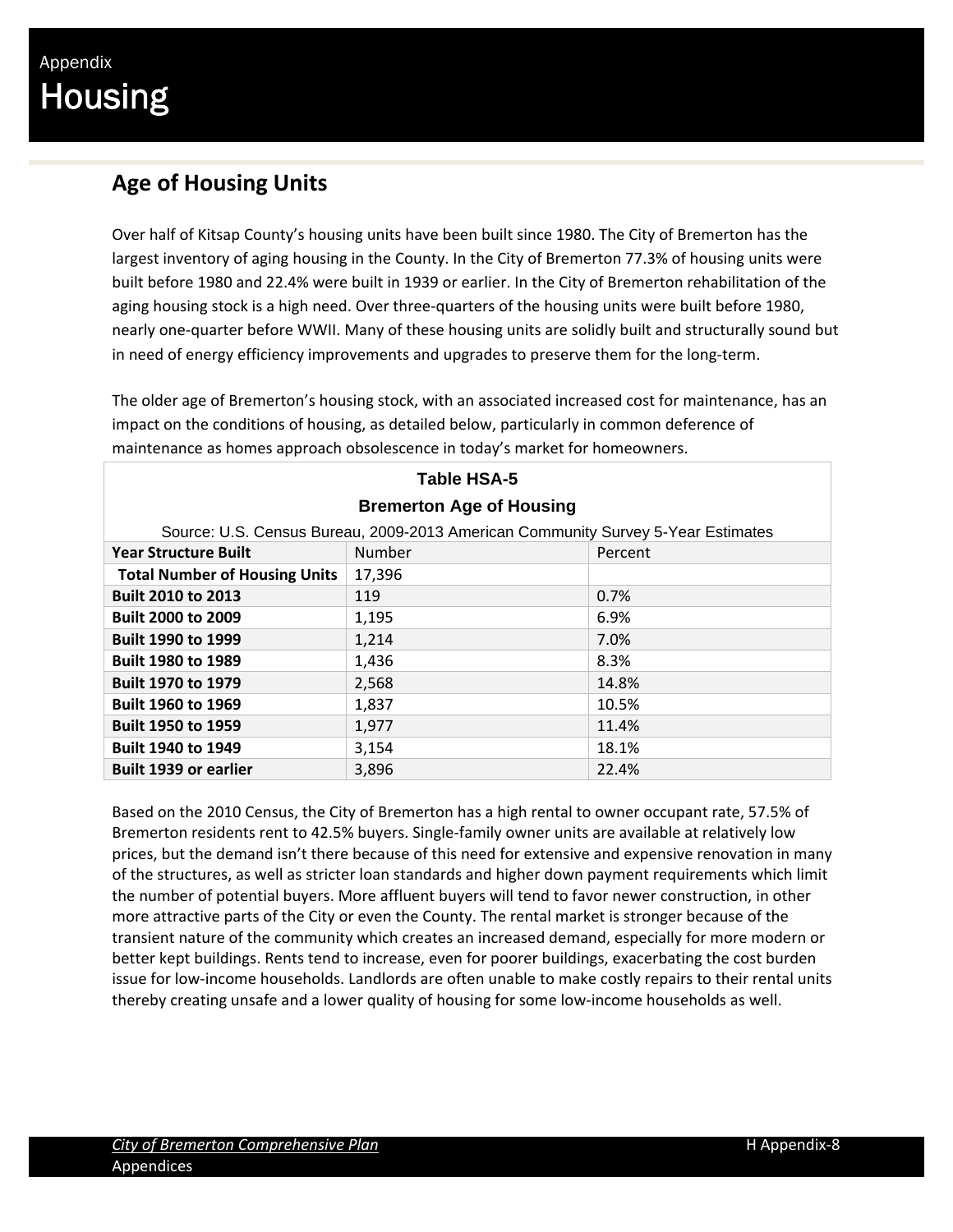With the Navy presence, Bremerton will always have a higher-than-average rental rate, but with efforts to improve the housing stock, new homeownership can be attract to our city. These aging units typically have more issues related to upkeep than buildings built more recently. As home maintenance and improvement projects are necessary with older housing, more residents will be faced with increasing housing costs, which hinder the overall ability of residents to afford housing in these jurisdictions over time. Also, many of these older homes lack energy efficiency. This poses two problems: environmental concerns and higher utility costs for occupants.

Older homes may also present health hazards due to their potential to contain lead‐based paint and/or asbestos. Many of these holder housing units require some degree to bring them to current, acceptable building standards. Aging housing is also important in regards to renter‐occupied units. When renters occupy older housing, housing quality and occupant safety concerns become more of an issue because many of the owners may not have much of an incentive to invest time and money into maintenance and improvements. Thus, over time rental units begin to deteriorate and suffer from deferred maintenance.

Geographic analysis shows that the concentration of older housing stock overlaps with a concentration of low to moderate income families. Areas which have a greater than 51% concentration of low and moderate income persons are located in a higher percentage primarily in West Bremerton, and a slightly lower percentage in East Bremerton. Housing units built before 1978, also concentrated primarily in West Bremerton are more likely to contain lead‐based paint and are more likely in need of major repair. Yet, these houses are occupied by families least likely to have the financial means to correct either potential lead hazards or make all other needed repairs. The City's low/moderate Census Tracts are all in need of reinvestment through owner and rental housing rehabilitation.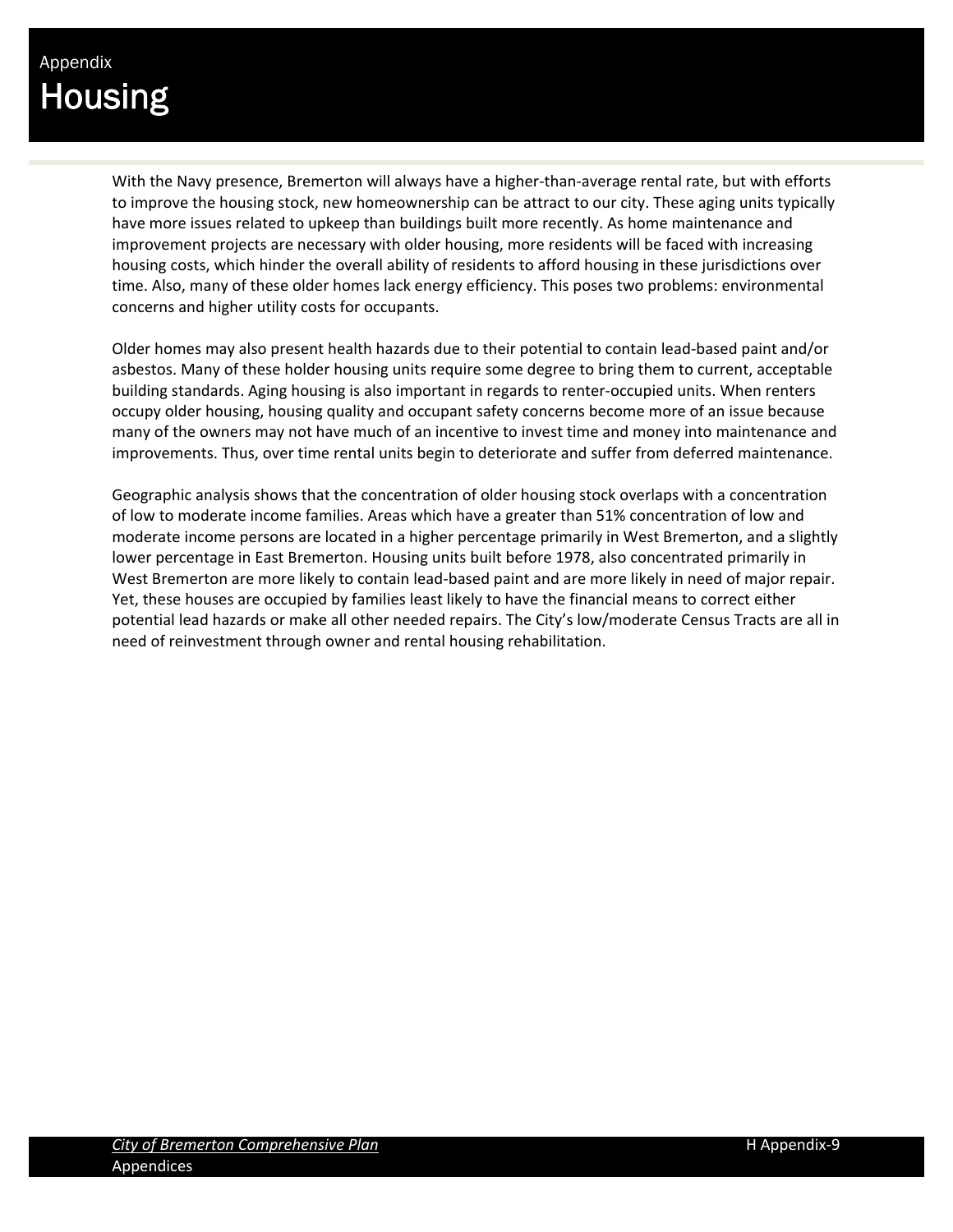### **Occupancy**

Of 4,255 persons living in group quarters in 2010, 79% (3,370 people) lived in military quarters. While this number fluctuates with ship deployments by the U.S. Navy, (reported as 77% in 2000, and 83% of the 1990 group housing population), the military population regularly represents the vast majority of group‐housing in Bremerton. There are few other long‐term shelters and there is one multifamily Olympic College housing option. The next largest percentage of group housing, after military group housing, is accounted for by a growing population in local nursing and convalescent homes. Demographic changes and the relocation of Harrison Hospital, and the impacts with the associated local medical community, will impact the population, including group quarters.

Non family households, where non‐relatives live together, maintain a substantial presence in Bremerton with a 2010 Census to 47% of all households, while this percentage is only 29% countywide. The trend away from family households which are composed of either married couples or children related to the head of household, continues in Bremerton where it was reported at 38% in 1980 and 40% in 1990. This is significant in terms of providing units for existing residents and demographics but also for realizing that Bremerton's neighborhoods are becoming less and less characterized by "single family" living. This demographic trend is one of several that this Comprehensive Plan looks at as it re-orients community strategies. Specifically, this is one of the primary trends that new urban living environments such as "centers" have been shown to be successful in addressing.

The majority of housing units in Bremerton are occupied by "renters", with the 2010 Census report showing 57.5% of specified dwelling units being occupied by renters and only 42.5% of units being owner‐occupied. These percentages are exactly reversed in the wider Kitsap community which shows a rate of 68% owner occupied and 32% of units being renter‐occupied. The percentage of owner‐occupied homes has generally declined throughout the region, likely due to unprecedented increases in housing costs, but Bremerton shows the most severe decline in home ownership rates, from 43% in the 1980 Census, to 39% in the 1990 Census, and, in Census 2000, at 37%, the lowest level ever reported by the Census for the City of Bremerton. (Table HSA‐5)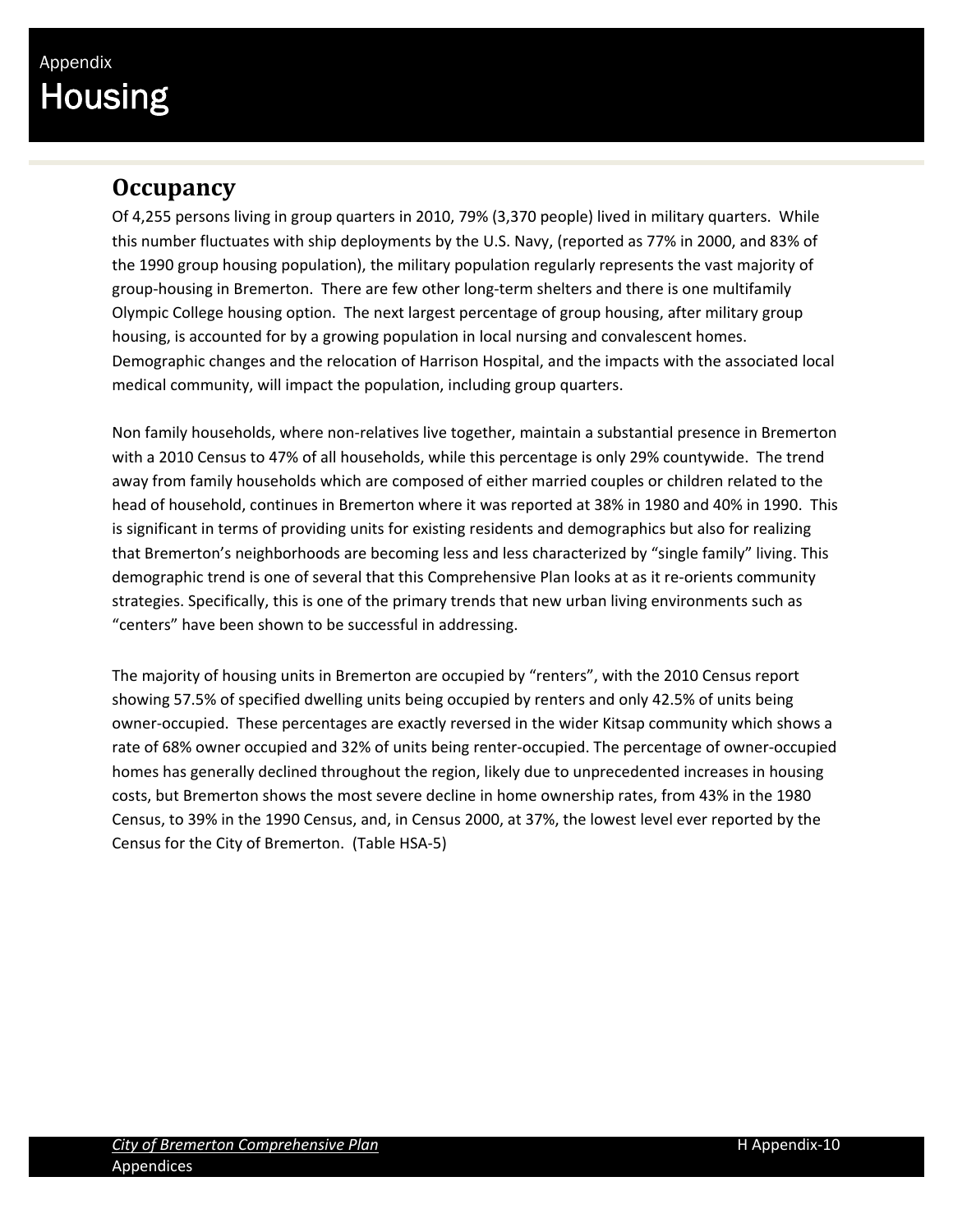| Table HSA-6<br>Occupied Units: Specified Owner or Renter, 1980-2010 |              |                |              |                |                                        |                |              |                |  |  |
|---------------------------------------------------------------------|--------------|----------------|--------------|----------------|----------------------------------------|----------------|--------------|----------------|--|--|
| <b>Specified Owner-Occupied Units</b>                               |              |                |              |                |                                        |                |              |                |  |  |
|                                                                     | 1980         |                | 1990         |                |                                        | 2000           |              | 2010           |  |  |
| <b>Place</b>                                                        | <b>Total</b> | <b>Percent</b> | <b>Total</b> | <b>Percent</b> | <b>Total</b>                           | <b>Percent</b> | <b>Total</b> | <b>Percent</b> |  |  |
| <b>Bremerton</b>                                                    | 6,082        | 43%            | 5,755        | 39%            | 5,259                                  | 37%            | 6,380        | 43%            |  |  |
| Kitsap<br>County                                                    | 35,552       | 67.5%          | 44,539       | 64.5%          | 46,779                                 | 63%            | 66,425       | 68%            |  |  |
|                                                                     |              |                |              |                | <b>Specified Renter-Occupied Units</b> |                |              |                |  |  |
|                                                                     |              | 1980           |              | 1990           | 2000                                   |                |              | 2010           |  |  |
| <b>Place</b>                                                        | <b>Total</b> | <b>Percent</b> | <b>Total</b> | <b>Percent</b> | <b>Total</b>                           | <b>Percent</b> | <b>Total</b> | <b>Percent</b> |  |  |
| <b>Bremerton</b>                                                    | 7,985        | 57%            | 8.963        | 61%            | 8,933                                  | 63%            | 8,552        | 57%            |  |  |
| Kitsap<br>County                                                    | 17,257       | 32.5%          | 24,728       | 35.5%          | 27,944                                 | 37%            | 30,795       | 32%            |  |  |

Recent increases in residential property values and sales activity in the City of Bremerton suggest improving conditions for homeownership. However, any short-term gains in owner-occupied units may be off-set by investors who continue to buy and hold local properties for investment purposes, especially with the current, unprecedented low interest rates for home mortgages. Low mortgage rates and increasing values, in other words, attract both new owners and new investors. Significant change in this area will only accompany an expansion of the existing housing stock to better meet the area's evident homeowner market. In doing so, affordability issues arise for the existing population. Affordability is also addressed later as a factor in looking at future housing needs, following further examination of the conditions of the existing housing stock.

| <b>Table HAS-7</b>                                                 |        |  |  |  |  |  |
|--------------------------------------------------------------------|--------|--|--|--|--|--|
| <b>Housing Occupancy</b>                                           |        |  |  |  |  |  |
| Source: U.S. Census Bureau, 2010 Census; 2013 Population Estimates |        |  |  |  |  |  |
| Number<br><b>Housing Occupancy</b>                                 |        |  |  |  |  |  |
| <b>Total Housing Units</b><br>17,396 units                         |        |  |  |  |  |  |
| <b>Occupied Housing Units</b>                                      | 14,918 |  |  |  |  |  |
| <b>Vacant Housing Units</b>                                        | 2,478  |  |  |  |  |  |
| <b>Homeowner Vacancy Rate</b><br>3.5%                              |        |  |  |  |  |  |
| <b>Rental Vacancy Rate</b>                                         | 10.8%  |  |  |  |  |  |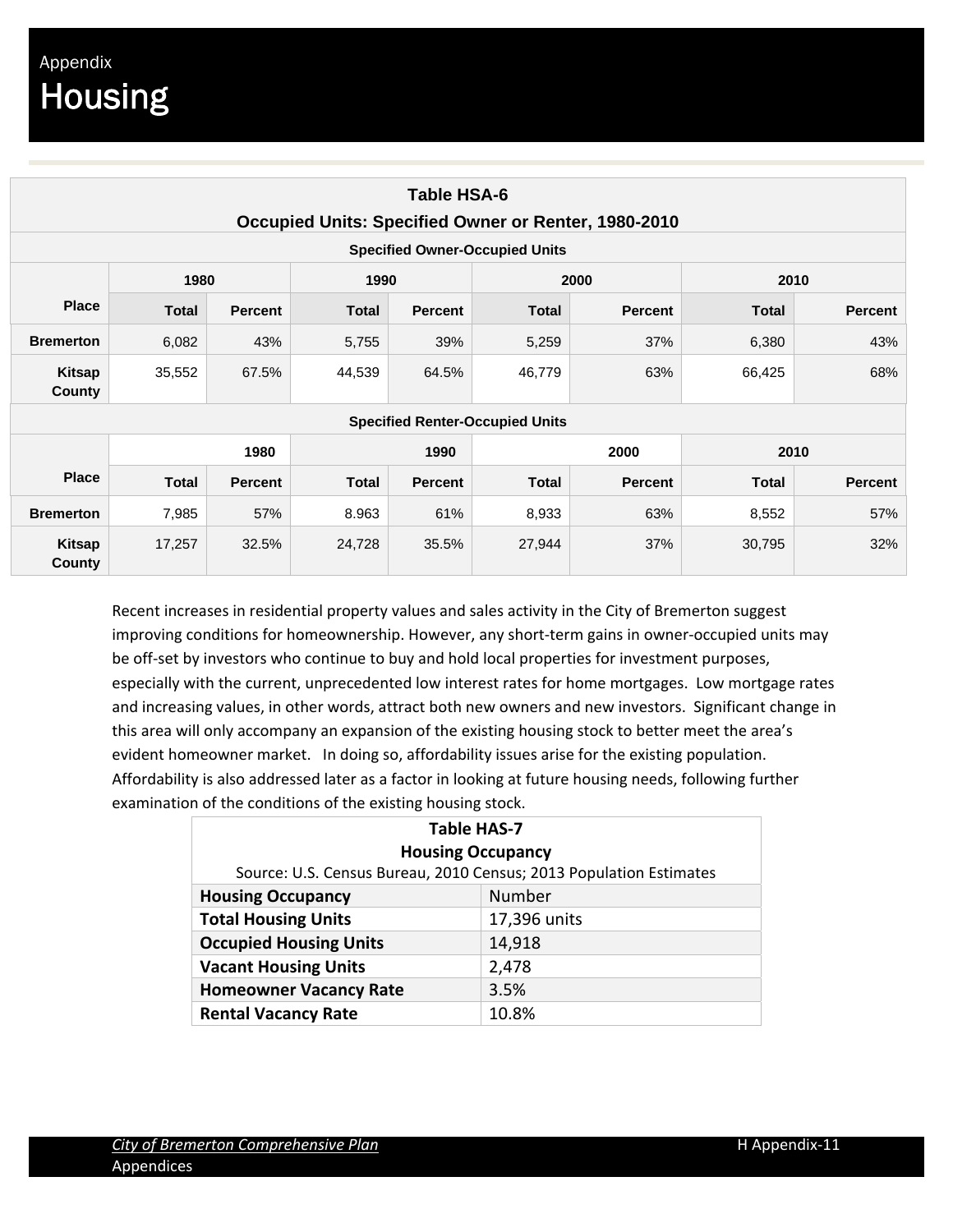### **Affordability**

At first glance, housing costs in Bremerton appear to be most affordable in the region, with the lowest costs in a county that has been witnessing exceptional increases in housing costs. However, the increase in housing costs is also present in East and West Bremerton where the impacts on affordability are more severe due to relatively less elastic, lower income populations. In other words, Bremerton citizens must now spend a greater percentage of their income to continue to afford to buy or rent housing as prices climb. In addition, with reinvestment and revitalization efforts quite apparent in Bremerton, housing costs should continue to increase, possibly bringing a market for comparable units more in line with other Seattle-satellite cities than with the outlying, less urban, jurisdictions of Kitsap County.

Kitsap County and the cities cumulatively permitted 5,492 new housing units from 2006‐2012. County‐ wide, new single family units accounted for 89.9 percent and multifamily units accounted for 10.1 percent of new units permitted (source: Kitsap Buildable Lands Report, 2014). Building permits declined during the recession, however as the economy has recovered building permit activity has increased. Construction of multifamily housing may be slow to recover due to the lengthy financing and development process for multi‐family properties.

#### **National Housing Market Analysis Overview:**

Nationally, homeownership rates have fallen back to 1993 levels. The decline can be attributed to several factors including the effects of the recession on household formation and first time homebuyers, decline in household incomes since the start of the recession, and restricted access to financing. At the same time there has been a strong increase in demand for rental units. As the vacancy rate for rentals has declined, rent increases continue to outpace inflation. To meet the surge in demand for rental units, the number of single‐family detached homes in the rental market increased and developers also responded to soaring demand by steadily expanding the multifamily housing supply. Despite this expansion of the stock, rental markets nationally continued to tighten in 2014. The national vacancy rate dipped to 7.6 percent, its lowest point in nearly 20 years. As a result rents rose at a 3.2% rate last year – twice the pace of overall inflation. (Source: The State of the Nation's Housing 2015, Joint Center for Housing Studies of Harvard University).

Home sales have increased overall in Washington State but are still recovering from the recession. A typical first‐time buyer can't afford most homes for sale. The median renter household income in 2012 across the Washington State was \$36,778. This means that a typical first-time homebuyer, paying no more than 30% of that income on housing, could afford to purchase a \$145,201 home. The median priced home in Bremerton is \$215,700 and Kitsap County in 2012 was \$233,000. (Source: Washington State Housing Needs Assessment 2015)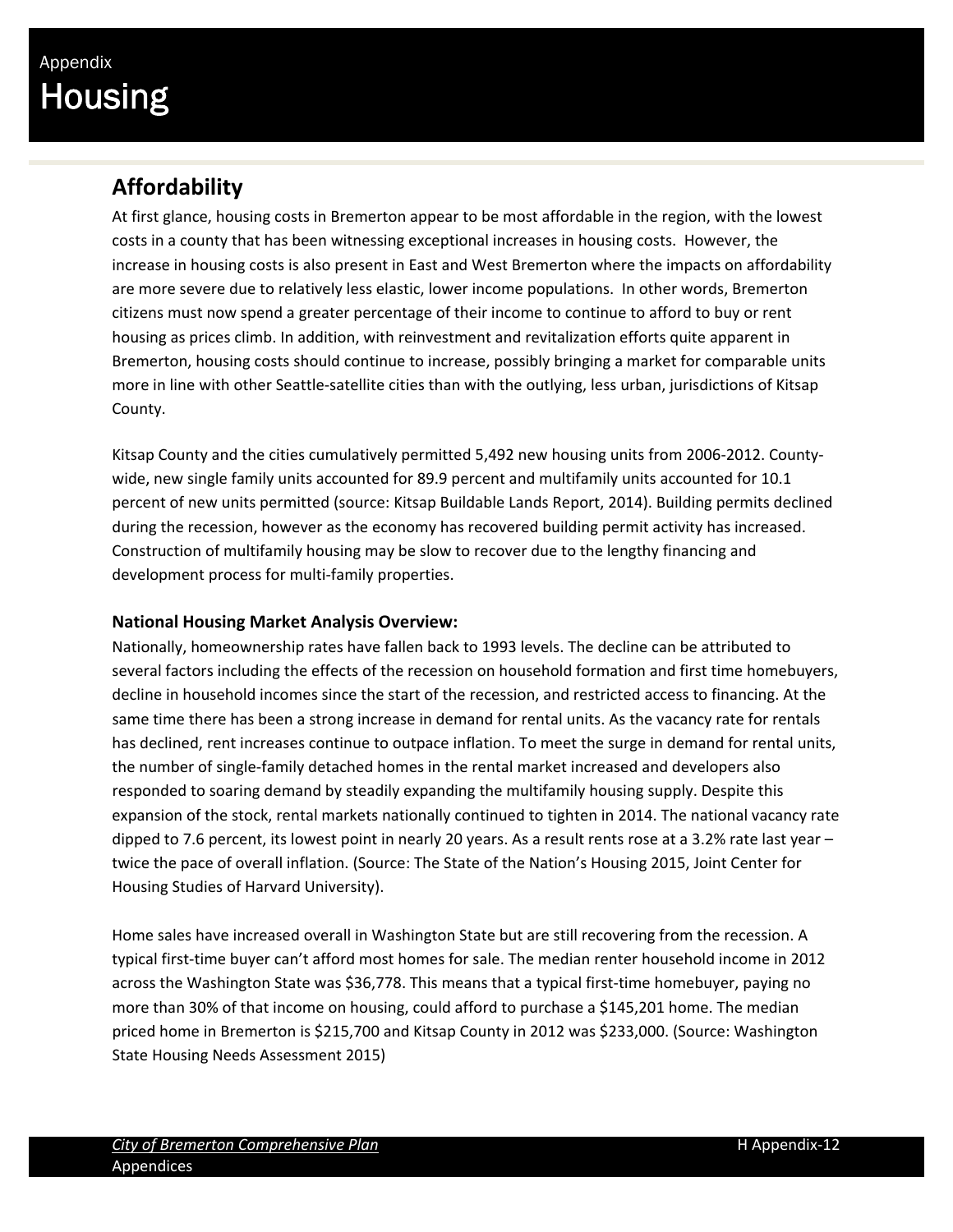City of Bremerton and Kitsap County, like all jurisdictions in Washington State, have land use policies implementing the Growth Management Act. In general these policies drive new development towards designated urban growth areas that can support higher densities and better infrastructure such as sewers, public water supply, storm-water controls, more efficient transportation systems and public parks. Bremerton and Kitsap County engage in ongoing efforts to advance policy for increasing the supply of affordable housing. The City has made efforts to streamline the permit process and include incentives for affordable housing development, such as the Multifamily Tax Exemption.

New development of housing is expensive and the cost is ultimately passed on to homebuyers and renters. For new housing units to be affordable to households with incomes below 50% Area Median Income (AMI) there typically must be some level of subsidy to bring the cost below market level. This subsidy, most often from Federal and State sources, has been shrinking. The result has been a decline in the production of new units and fewer resources to preserve existing housing and provide housing vouchers (rent assistance). This means the supply of affordable housing is more constrained as demand grows, prices increase and more households compete for the same supply of affordable units.

Nationally, most of the recent increase in rental supply has come from single-family homes. Since the Recession there has been an increase in conversions of owner-occupied single-family homes to rentals. The American Community Survey reports that the number of single-family homes rented during this period increased by 3.2 million, roughly twice the number of new apartments added, pushing the single‐ family share of all rentals from 30% in 2006 to 34%. New multifamily construction typically adds units at the upper end of the rent distribution, well out of reach for households with limited incomes. At the same time, owners of existing low-rent properties have little revenue to cover operating and maintenance costs, leaving these units at risk of removal. (Source: NLIHC, Out of Reach 2015).

The difference in home prices between the city and the surrounding parts of the county can be attributed in a large part to the quantity and diversity of their respective housing inventories. For example, many home sales in Central Kitsap are of new homes, while most sales in Bremerton are of older homes. Older homes, especially those with relatively fewer bedrooms, smaller yards, and lower investment costs, are often converted into rental properties and are absent from the market for homeownership. A higher percentage of rental properties in Bremerton than elsewhere in the County results in fewer affordable houses available to first‐time, low and moderate income buyers in Bremerton. This exacerbates the challenge Bremerton residents face in their attempts to obtain an affordable entry‐level home within the City.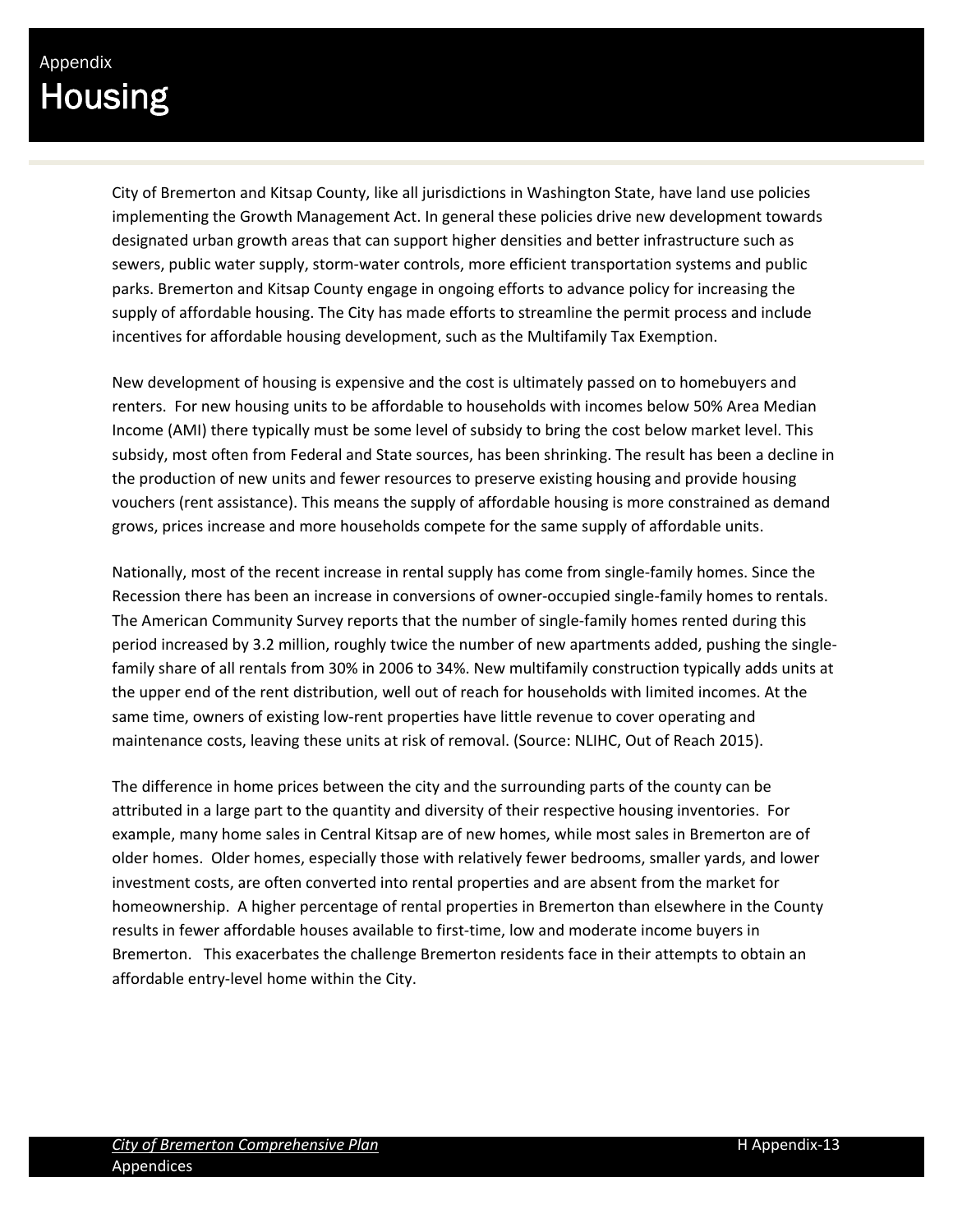| <b>Table HSA-8</b>                                                       |                                                                         |  |  |  |  |  |
|--------------------------------------------------------------------------|-------------------------------------------------------------------------|--|--|--|--|--|
| City of Bremerton Monthly Owner Cost as a Percentage of Household Income |                                                                         |  |  |  |  |  |
|                                                                          | (housing units with mortgage only)                                      |  |  |  |  |  |
|                                                                          | Source: US Census, 2009-2013 American Community Survey 5-year Estimates |  |  |  |  |  |
| % of Income<br>Percentage                                                |                                                                         |  |  |  |  |  |
| Less than 20%                                                            | 31.4%                                                                   |  |  |  |  |  |
| 20% to 24.9%                                                             | 14.3%                                                                   |  |  |  |  |  |
| 25% to 29.9%                                                             | 14.2%                                                                   |  |  |  |  |  |
| 30% to 34.9%                                                             | 9.0%                                                                    |  |  |  |  |  |
| 35% or more                                                              | 31.1%                                                                   |  |  |  |  |  |

As seen in the table above, nearly 40% of Bremerton's current rental population is paying more than what is deemed affordable for rental housing. This translates to over a third of the total population living in rental properties that they cannot truly afford. With increasing housing costs throughout the County, housing affordability is obviously a pressing regional issue, challenging policy makers in both housing and economic development. In fact, despite generally higher income levels in the rest of the County, rental properties countywide have been shown as equally unaffordable. Demand is evidently high for the existing rental opportunities, especially in Bremerton with its highly transitory and young population (ages 25‐44 regularly the largest cohort in census counts, suggesting an infusion of this age (often navy personnel), and not an aging of the existing population). This demographic helps fuse the rental market and continues to constrain the inventory of existing units for purchase, especially the affordable entry‐level units that are positioned to get a large return from the existing rental market.

An additional qualifier when comparing this data for affordability, and an important factor in assessing the housing stock, is that the inventory of homes in Bremerton is much smaller than the County. This makes comparisons rather difficult as a smaller pool of data can cause exaggeration as compared to change that is demonstrated amid a larger or more diverse inventory. Often, the cost of homes is tied to the supply of comparable homes as opposed to simple appreciation of the housing stock. An increase in the inventory of homes (supply) in Bremerton, potentially enticed by the current increase in value and demonstrated regional demand, could then bring greater diversity and greater affordability to the existing housing stock.

The issue of housing affordability is a county‐wide issue. The availability of affordable housing is crucial for lower income households, which more often face limited choices, including geographic options. A lack of affordable housing distributed equitably and near work places, forces people to live farther from their jobs, despite the magnified impact of transportation costs. Higher densities and Bremerton's urban setting has also resulted in a higher percentage of multi‐family units built over the years, particularly older apartment complexes, that now heavily rely on the Federal government's Section 8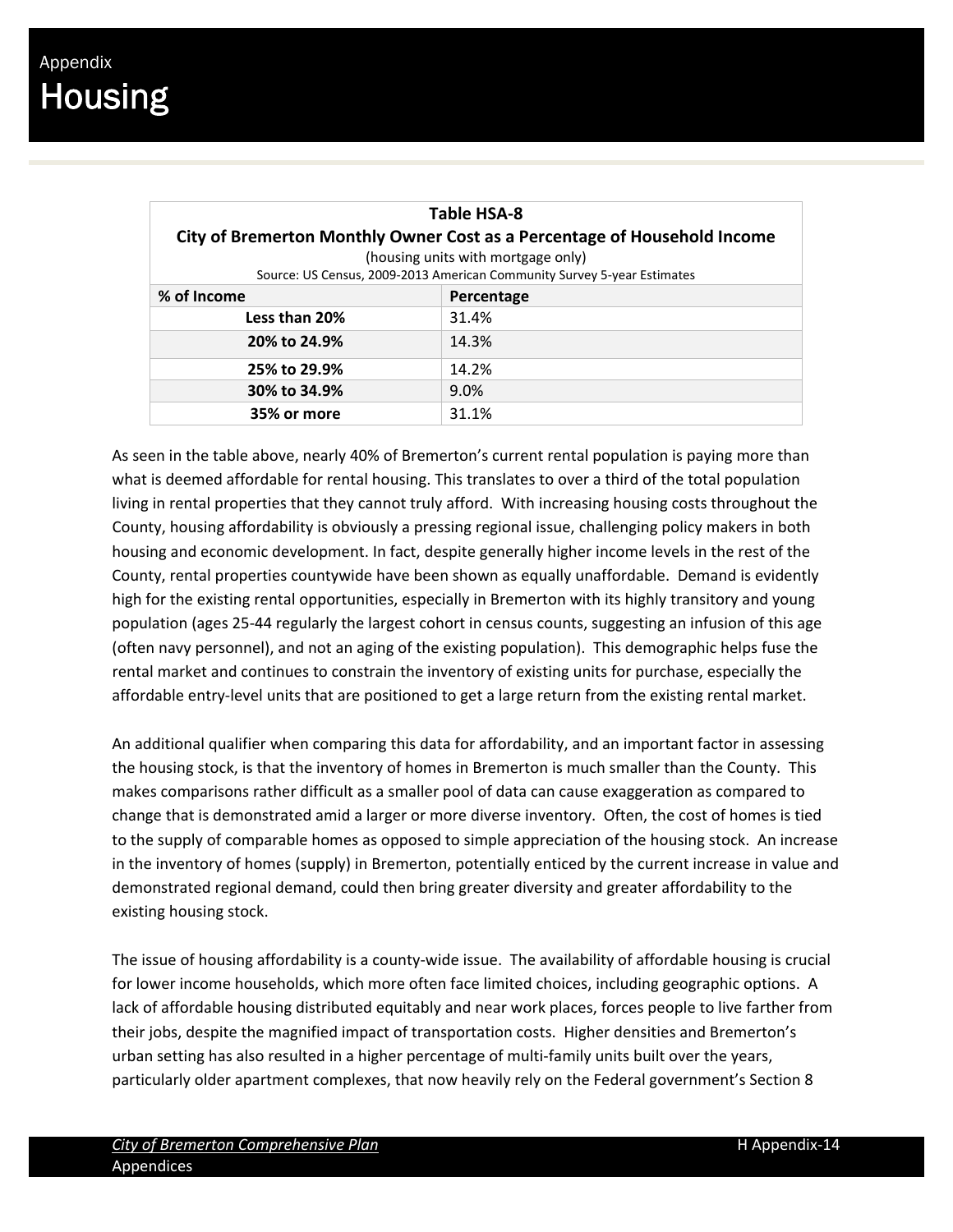program that subsidizes rental costs for low income households. The subsequent, disproportionate, amount of the county's subsidized and public housing in Bremerton has resulted in a concentrated number of low income people, and with that concentration, weakened tax revenues yet higher needs for public services. However, Bremerton might have even more subsidized income households if more of its housing stock qualified for federal certificates and vouchers. Unfortunately, a great deal of the city's housing stock is of too low a quality to be used for publicly subsidized housing and is thus, truly detracting from quality, stable residential settings. It is important for the Comprehensive Plan to encourage property owner to rehabilitate the aging housing space.

Military personnel and their families living in the community represent a significant impact on housing and local rents that should be considered. Military stipends paid for housing often represent the maximum rent that landowners can charge to rent out their property.

| Table HSA-9                                       |                                                                  |                          |          |          |  |  |  |
|---------------------------------------------------|------------------------------------------------------------------|--------------------------|----------|----------|--|--|--|
| <b>Military Housing Allowance, Bremerton 2013</b> |                                                                  |                          |          |          |  |  |  |
|                                                   | Source: United States Department of Defense (Military.com), 2015 |                          |          |          |  |  |  |
|                                                   | <b>Monthly Range</b><br><b>Annual Range</b>                      |                          |          |          |  |  |  |
|                                                   | Min                                                              | Min<br>Max<br><b>Max</b> |          |          |  |  |  |
| <b>Personnel with dependents</b>                  | \$1,221                                                          | \$2,082                  | \$14,652 | \$24,984 |  |  |  |
| <b>Personnel without dependents</b>               | \$21,060<br>\$12,384<br>\$1,032<br>\$1,755                       |                          |          |          |  |  |  |

In the City of Bremerton the non‐housing community development need is centered on the communities need for jobs. The City has an unemployment rate of 6.5% compared to 5.5% in Washington State, and 5.3% in Kitsap County. The City has chosen to focus its efforts on economic development with the goal of creating and sustaining jobs for its residents. The low/mod percentage is comparatively high with 61% city-wide and 69% within the Downtown Regional Center. In 2015, the City Council determined that targeting Community Block Grant (CDBG) funds in this center which includes a designated blighted area will provide a strategy to come up with a strong economic development and housing focus which will abate these blighted conditions, as well as utilizing limited funds in a way that can provide the best opportunity for leverage. Public facilities will be eligible for funding as long as they are within the target area known as the "Downtown Regional Center." The intention is to focus on capital projects that curb slum and blight, improve public facilities, and invest in economic development.

Preservation of housing is also critical. It is more cost effective to keep people housed. If housing units are lost, households are forced to find a new place to live that is affordable, adding to the already increased demand for affordable housing. Minor rehabilitation is less expensive than production of new units and has the added benefit of also improving the neighborhood.

Production of new units, although expensive, is also needed. New units may be created through the acquisition and rehabilitation of existing market rate housing or through new construction. Additional units of permanent affordable housing that targets special needs populations and individuals with housing barriers is needed.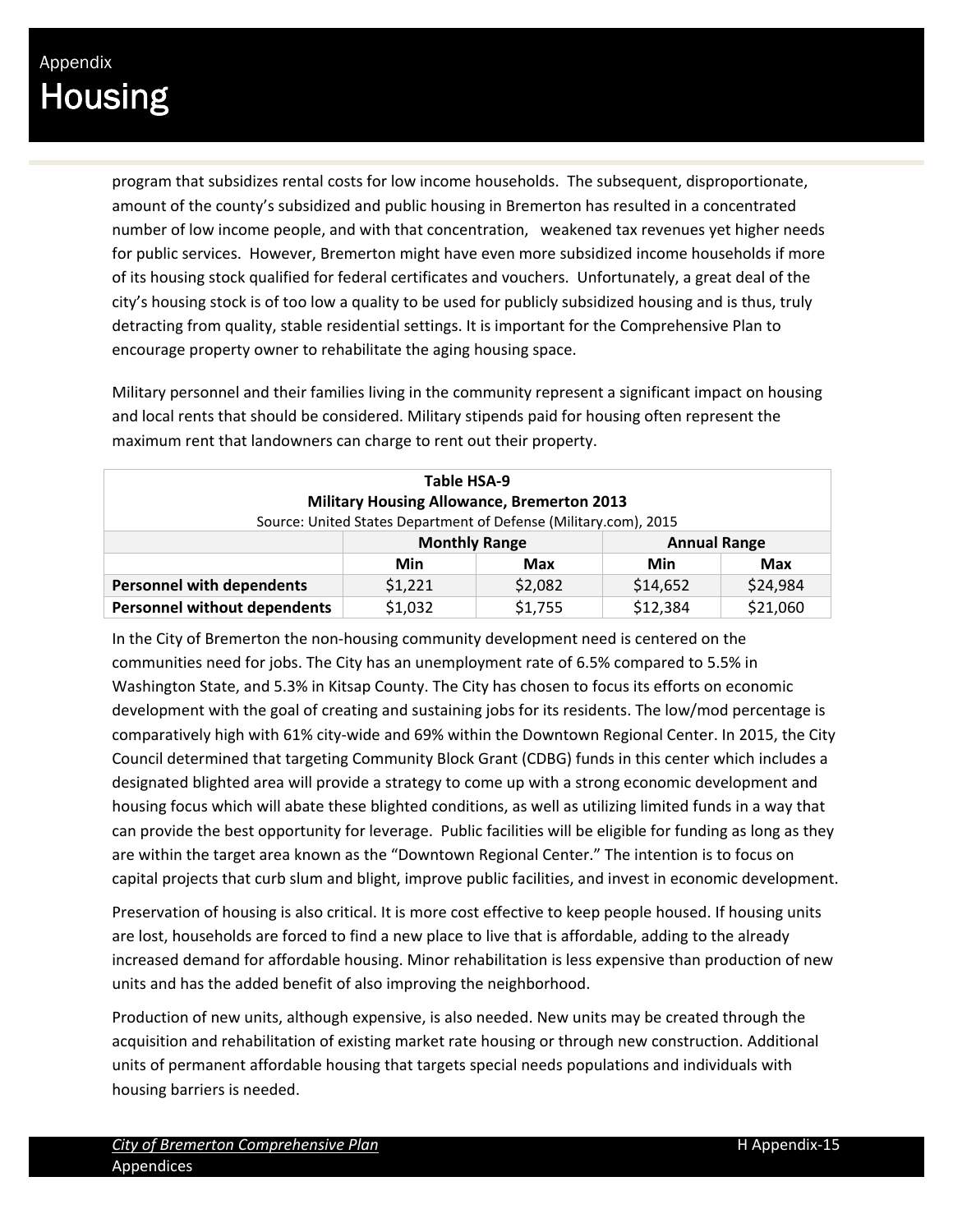#### **Housing Conditions**

A study of Kitsap County Assessor data also revealed that less than 10% of Bremerton's occupied single family housing units rated as being in fair, poor or very poor condition. Kitsap County Assessor "fair" assumes to have only minor deficiencies. Structures rated "poor" or "very poor" are assume to that they have substantial deficiencies (e.g. cracked foundation or need new roof).

| Table $HSA - 10$<br><b>Housing Condition (Buildings)</b><br>Source: Kitsap County Assessor's Office, 2015                        |          |      |      |      |     |     |    |      |  |
|----------------------------------------------------------------------------------------------------------------------------------|----------|------|------|------|-----|-----|----|------|--|
| Fair<br><b>Total</b><br><b>Excellent</b><br><b>Very</b><br>Good<br>Poor<br><b>Verv</b><br><b>Type</b><br>Average<br>Good<br>Poor |          |      |      |      |     |     |    |      |  |
| <b>Single Family</b>                                                                                                             | 284      | 1142 | 3138 | 3657 | 388 | 103 | 43 | 8755 |  |
| <b>Manufactured Home</b>                                                                                                         | 3        | 1    | 23   | 120  | 10  | 2   | 3  | 162  |  |
| <b>Duplex</b>                                                                                                                    | 18       | 80   | 304  | 437  | 74  | 14  | 2  | 929  |  |
| <b>Triplex</b>                                                                                                                   | 3        | 10   | 24   | 25   | 9   | 1   | 0  | 72   |  |
| <b>Fourplex</b>                                                                                                                  | $\Omega$ | 0    | 53   |      |     |     |    |      |  |
| <b>Total Buildings</b>                                                                                                           | 309      | 1240 | 3492 | 4275 | 487 | 120 | 48 | 9971 |  |
| Percent                                                                                                                          | 3%       | 12%  | 35%  | 43%  | 5%  | 1%  | 1% |      |  |

Substandard housing will need to be replaced or rehabilitated in the next 20 years. In addition to the existing substandard units, additional units can be expected to become substandard each year. A rule of thumb is that, based on typical survival rates of existing housing stock, 2% of units at least 25 years old will become substandard each year. The estimate of units to be replaced or rehabilitated is based on the following assumptions

- A backlog of 156 units rated "poor" or "very poor" must be rehabilitated or replaced in the next 20 years -- an average of 8 per year.
- An additional 268 housing units are expected to become substandard each year (2% of approximately 13,432 built before 1980).

Therefore, the replacement or rehabilitation of 268 units per year will eliminate the current backlog of substandard housing and address the units that becoming substandard by 2036. In total, it is expected that approximately 5,000 units will be in need of some level of rehabilitation during the planning period. Private and public efforts listed in the Goals and Policies section of this Housing Element describe measures aimed at stemming this tide of rehabilitation needs. The direction of the elements goals and policies include taking actions such as supporting code enforcement as well as recognizing the critical role of new development and increase land values that will spur new investments and property improvements.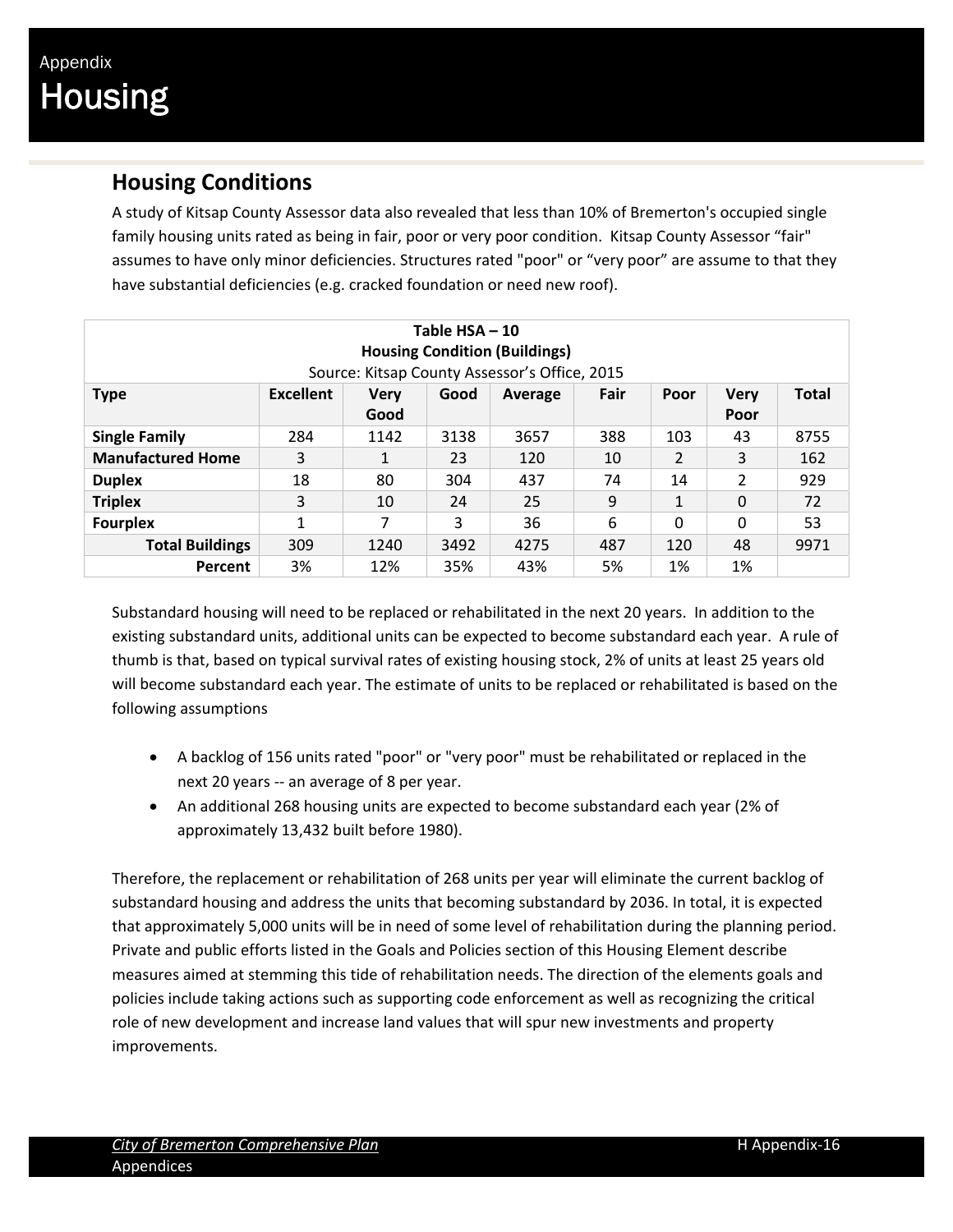#### **Housing Resources**

Meeting the needs and vision for housing in the City of Bremerton is predicated by a shared understanding and commitment between all interested parties, including residents, public officials, non‐ profit organizations, and private developers. Housing resources, from tax credits for new market affordable high density projects to federal housing vouchers administered locally, require continual coordination and education.

While endorsing the Countywide Consolidated Plan and its objectives regarding shared public housing strategies, this Element works to elevate the housing issues and opportunities among federal, state, and county resources.

There are two housing authorities located in Kitsap County, The Bremerton Housing Authority and Housing Kitsap. Together with Kitsap County and the City of Bremerton they help meet the housing needs of low income households in our community. The following narrative information was provided by both housing authorities.

| Table HSA - 11<br><b>Public Housing by Program Type</b>        |             |       |                |       |         |               |                                                                          |                                         |           |  |
|----------------------------------------------------------------|-------------|-------|----------------|-------|---------|---------------|--------------------------------------------------------------------------|-----------------------------------------|-----------|--|
| <b>Certificate</b><br><b>Public</b><br><b>Vouchers</b><br>Mod- |             |       |                |       |         |               |                                                                          |                                         |           |  |
|                                                                |             | Rehab | <b>Housing</b> | Total | Project | <b>Tenant</b> |                                                                          | <b>Special Purpose Voucher</b>          |           |  |
|                                                                |             |       |                |       | -based  | -based        | <b>Veterans</b><br><b>Affairs</b><br><b>Supportive</b><br><b>Housing</b> | Family<br><b>Unification</b><br>Program | Disabled* |  |
| # of units<br>vouchers in<br>use                               | $\mathbf 0$ | 0     | 179            | 1,831 | 197     | 1,603         | 31                                                                       | $\mathbf 0$                             | 0         |  |

\*includes Non‐Elderly Disabled, Mainstream One‐Year, Mainstream Five‐year, and Nursing Home Transition

The total number of families on the Housing Kitsap waiting lists for Public Housing are:

- $\bullet$  1-Bedroom 84 Families
- 2-Bedroom 217 Families
- 3-Bedroom 122 Families
- 4-Bedroom 34 Families.
- HCV 98 Families (waiting list is opening during the summer of 2015)

There are all types of families on the Housing Kitsap Public Housing and Housing Choice Voucher waiting lists; however, the largest number of applicants are elderly and/or disabled families looking for Housing Choice Vouchers, 2 bedroom fully accessible units and 1 bedroom units.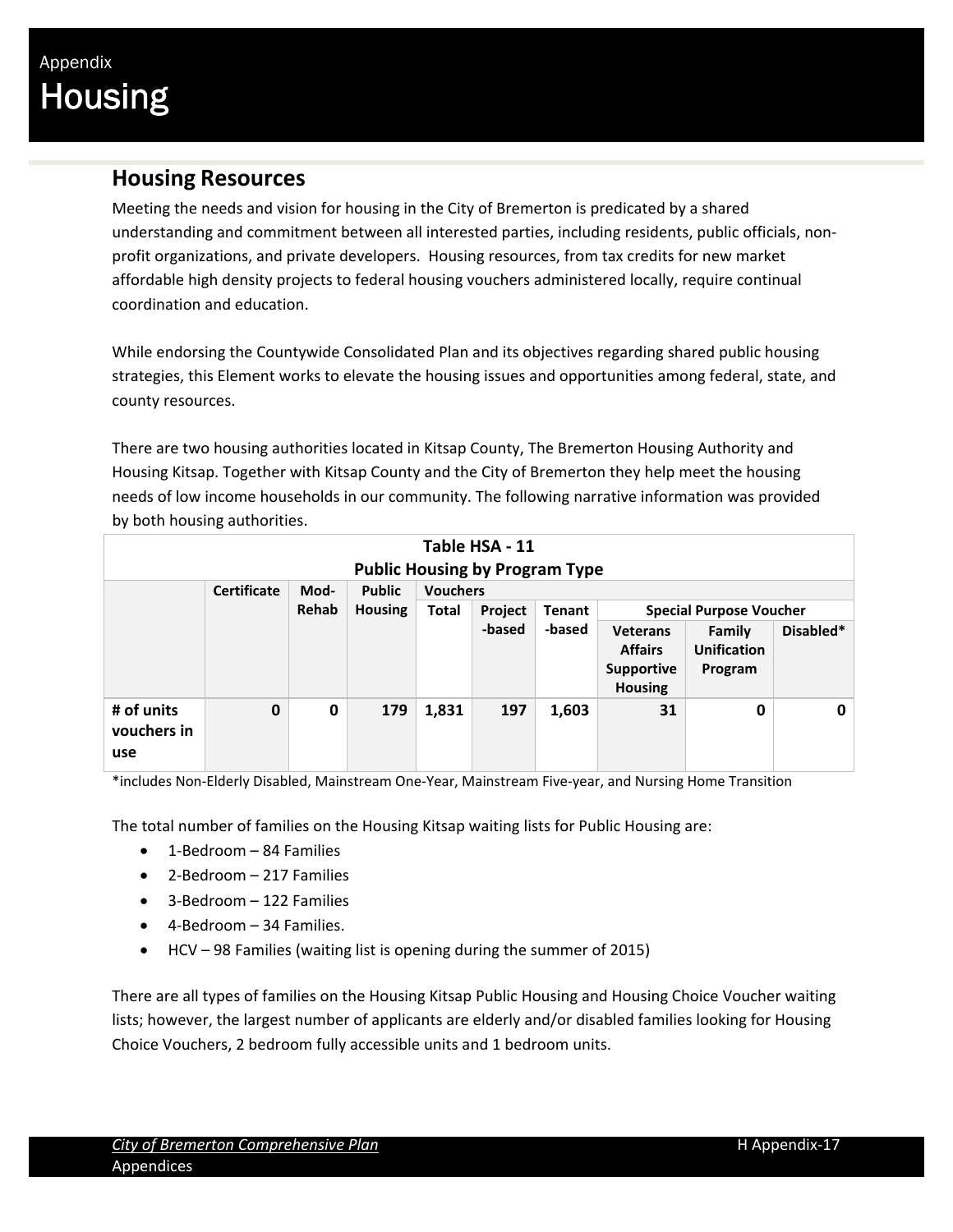Bremerton Authority has 725 applicants on the Public Housing wait list (as of 4/1/2015). This list has been closed since 7/2011. The number of applicants on the Section 8 tenant-based rental assistance program is 357 (as of 4/1/2015). This list was opened for a two-week period in March 2015 and a lottery system was used to add 300 names to the list. A total of 3,170 applications were received. It is expected that the Section 8 tenant-based list will be reopened in mid-2016 for another lottery placement of 300 names.

Both wait lists (public housing and Section 8 tenant‐based rental assistance programs) contain a wide range of household sizes, from elderly/disabled one‐person households to families with 4 or more children. The most immediate needs are increases in the supply of rental units and housing subsidies so that those on wait lists do not languish for years waiting for assistance.

The City of Bremerton has a wide variety of non‐profit and government agencies working together to address our community's most pressing needs. Kitsap Continuum of Care Coalition is actively meeting, planning and working to address homeless. Our county has fully implemented Health Management Information System (HMIS) and conducts an annual Point in Time Count. The Homeless Housing Plan is being updated in 2015 and there are groups working on veterans homelessness and chronic homeless on the streets.

The City of Bremerton homeless response system is coordinated through the Kitsap Continuum of Care Coalition, comprised of 40+ organizations providing prevention rental assistance, emergency shelter beds, transitional housing units, rapid rehousing subsidies, and permanent supportive housing units in tandem with a wide range of progressive engagement case management and tailored supports. Kitsap's coordinated entry program, the Housing Solutions Center, provides intake, assessment, and referrals for all households experiencing housing instability and homelessness. The Housing Solutions Center refers households to appropriate emergency housing resources and maintains a community‐wide waiting list for emergency housing. Chronically homeless individuals are currently under‐served in Kitsap, with few programs targeting their needs. Kitsap Community Resources provides a wide range of social services, including housing and supports, for homeless families. Veterans receive prevention funding through the Kitsap Veterans Assistance Fund, and rental assistance and case management through the Veterans Assistance and Supportive Housing (VASH) voucher and the Supportive Services for Veteran Families (SSVF) program. The Coffee Oasis provides a wide array of services for unaccompanied homeless and street-oriented youth, drop-in centers, case management, job training, and a youth shelter.

Despite great improvements in provision of housing and services to people experiencing homelessness, and a vastly improved capacity over the last 10 years, specific barriers and gaps to our community's capacity to assist all people who are homelessness have been identified. These barriers and gaps are the underlying causes of Kitsap's inability to meet the needs of all homeless residents at this time. They include:

- Insufficient funding
- Increased demand

• Limited capacity – both in housing stock and services, and in providers' ability to expand service provision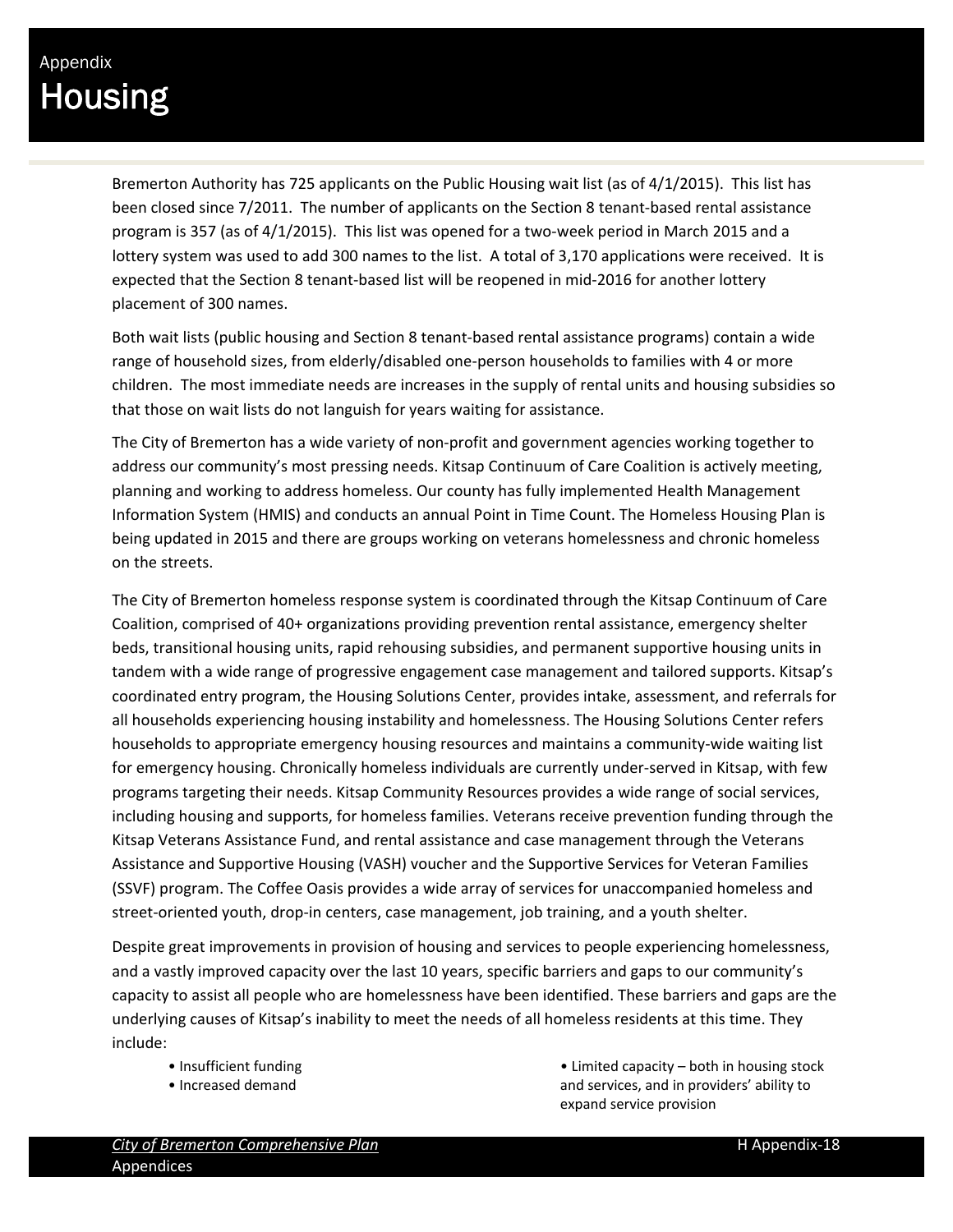### **Public and Assisted Housing Opportunities**

Over the last 8 years Bremerton Housing Authority (BHA) has transformed its inventory of public housing units. In 2007, BHA had two public housing developments, West Park (581 units) and Tara Heights (21 units). In 2008, BHA received a HUD HOPE VI Public Housing Revitalization grant and began the transformation of West Park into Bay Vista, a new mixed‐income, mixed‐use, mixed‐housing type neighborhood. All 581 public housing units at West Park were demolished with HUD approval in 2008‐ 09 and new replacement public housing was built in on-site (The Summit, 83 units total / 47 public housing; Bay Vista West, 69 units total / 54 public housing; and Bay Vista South, 68 units total / 41 public housing). In addition, as part of the revitalization plan, BHA acquired and renovated two additional off‐ site properties in east Bremerton (Winfield Apartments, 22 units all public housing; and Shadow Creek Apartments, 32 units / 15 public housing). The revitalization plan for West Park resulted in a reduction in public housing units from 581 to 179, but an increase in total affordable units from 581 to 624 (a combination of replacement public housing, tenant protection Housing Choice Vouchers, Low Income Housing Tax Credit units, project‐based Section 8 vouchers, Section 202 project‐based rental assistance, and first-time homebuyer assistance).

In 2014, BHA completed a HUD Rental Assistance Demonstration (RAD) conversion of the 21‐unit Tara Heights development from public housing to project-based Section 8 rental assistance. All units remain affordable with no net loss in inventory available to lower‐income households. As a result of the revitalization plan of West Park, BHA's inventory of public housing units are either new or completely renovated within the last 5 years.

| Table HAS - 13<br><b>Public Housing Condition</b> |                                 |  |  |  |  |
|---------------------------------------------------|---------------------------------|--|--|--|--|
| <b>Public Housing Development</b>                 | <b>Average Inspection Score</b> |  |  |  |  |
| <b>Winfield Apartment</b>                         | 91                              |  |  |  |  |
| <b>Shadow Creek</b>                               | 96                              |  |  |  |  |
| Tara Heights                                      | 86                              |  |  |  |  |
| The Summit at Bay Vista                           | 98                              |  |  |  |  |
| Bay Vista West                                    | 97                              |  |  |  |  |
| Nollwood                                          | 71                              |  |  |  |  |

Similar to Washington State as a whole, Bremerton has a number of assisted units at risk of being lost due to expiring contracts which keep them affordable. In Kitsap County 833 units funded through HUD Section 8 and USDA Section 515 are at risk of loss by 2017 (source: State of WA Housing Needs Assessment, Jan. 2015). It is possible over the next five year period that rental housing properties with expired affordability contracts will be sold and converted to market rate rental units, if there is a lack of funding to keep them subsidized. When rental income is insufficient to cover the maintenance and operation of housing, owners are left with two choices; raise rents to cover expenses or reduce maintenance and operating costs which eventually results in dilapidated properties.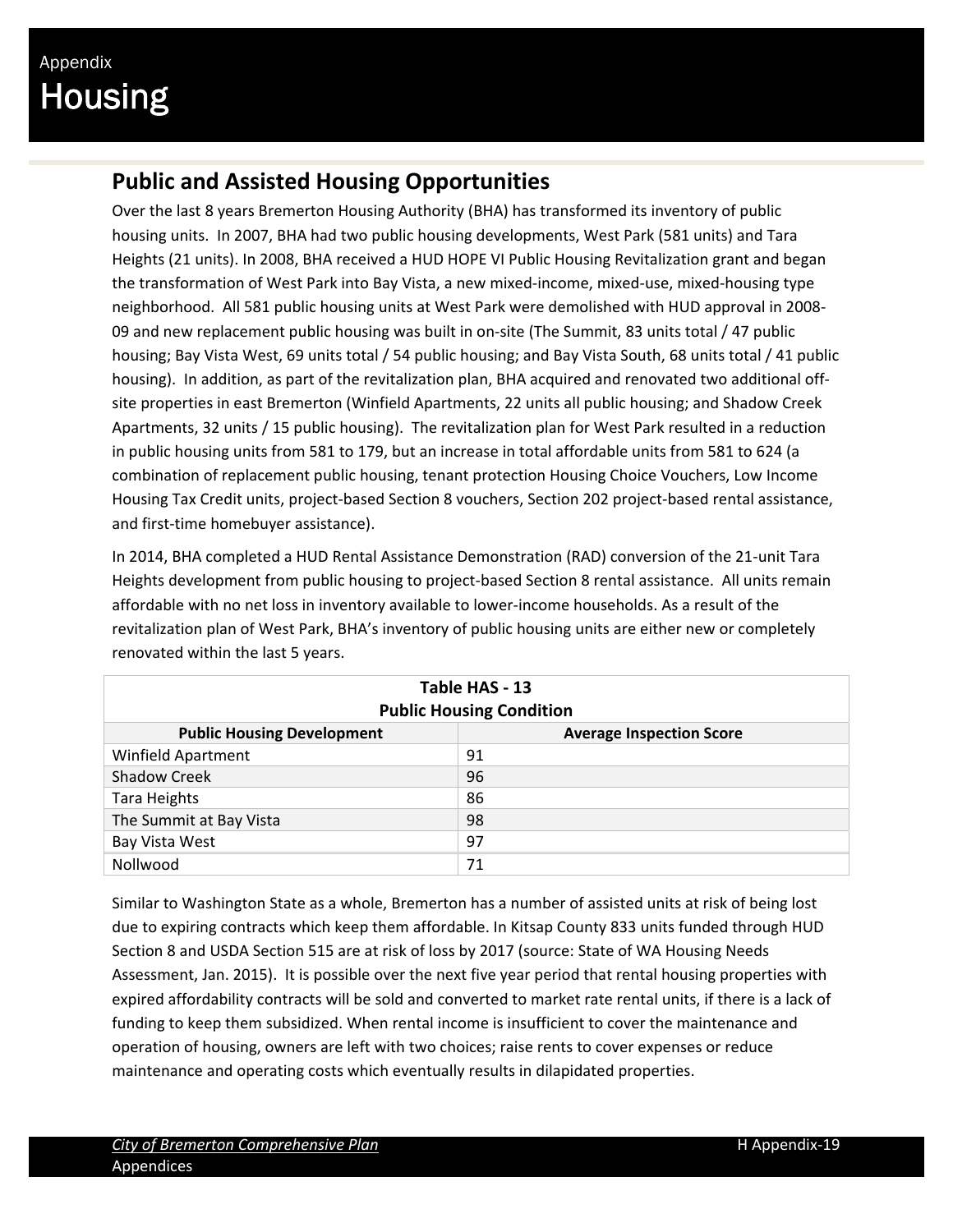### **Special Needs Housing Opportunities**

Special needs populations are another important demographic to consider in assessing the quality and efficacy of Bremerton's housing stock. Special needs populations include the elderly, people living with mental, physical, and/or developmental disabilities, people with alcohol or other drug addiction, people living with HIV/AIDs, victims of domestic violence and people who have been discharged from institutions such as jail or prison, State Mental Hospital or the foster care system. This population represents the majority of Kitsap County's most vulnerable people.

Community public services needs such as food programs, childcare, poor and homeless case management and employment skills training are some of the services that support vulnerable populations. In general, there is a high quality to the supportive services provided to populations with special needs throughout Kitsap County. However, overall federal and state funding for most services has decreased or not been renewed during the past decade. Finally, the increasing cost of permanent housing severely challenges the low‐income majority within Bremerton, as well as the special needs and homeless populations.

Facilities are available in Bremerton and throughout the county to provide supportive housing for the elderly and frail elderly. Facilities cover a broad range: adult family homes for 2‐6 adults, Section 8 construction, assisted living, convalescence, and a range of personal care and services. In addition, services provided throughout the county aim to forestall homelessness of the elderly by providing services that help the elderly to remain in their existing housing. Paratransit provides transportation to and from Medicaid covered medical services to anyone who receives medical assistance through DSHS. Kitsap Transit Access also provides transportation to the elderly and disabled persons who are unable to use the fixed route transit system and meet specific criteria. However, the service has been significantly reduced as the result of legislation that reduced transportation funding.

Some individuals with special needs, such as the disabled, have very little income and may never be fully self-sufficient. They do not have the ability to work full-time and many live on very minimal amounts of Social Security. Because of the disparity between Supplemental Security Income (SSI) income and rental housing costs, non-elderly adults with significant disabilities are often forced to choose between homelessness or placement in a segregated and restrictive institutional setting such as an adult care home, nursing home, or other congregate setting. About 8.3 million individuals nationwide receive Supplemental Security Income (SSI) because they are elderly, blind, or disabled, and are not fully covered by Social Security. They are among the nation's poorest citizens. The maximum federal monthly SSI payment for an individual is \$733 in 2015. On this income, an SSI recipient can afford rent of only \$220 per month (Source: National Low Income Housing Coalition, Out of Reach 2015).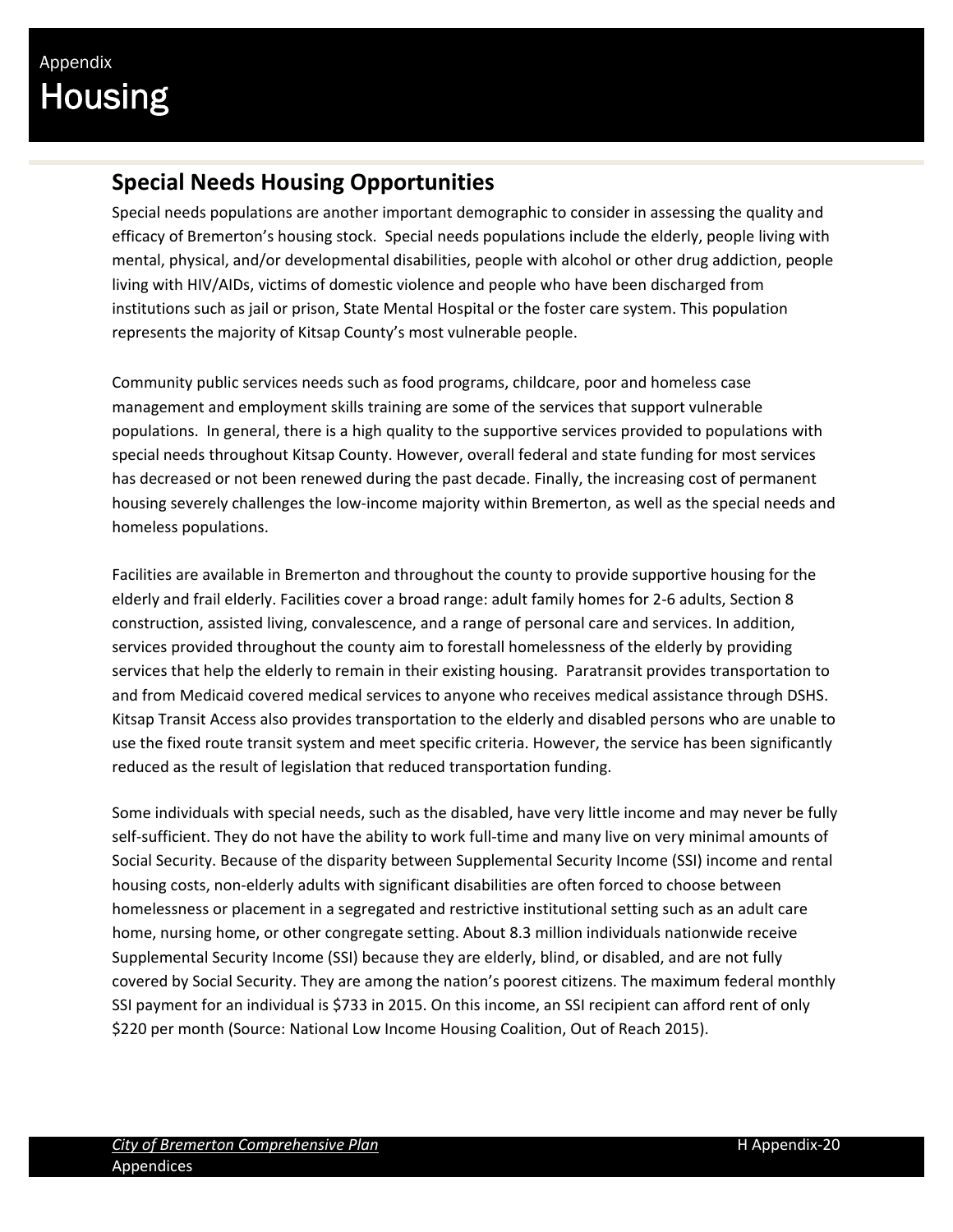Other special needs populations may require support initially, but with a little assistance and housing, are able to go on to become self-sufficient. Because special needs populations are often very lowincome, affordable housing is significant issue and often the reason for homelessness and instability. The combination of lack of income with other housing barriers such as poor credit, criminal history, and poor rental history, means that even some subsidized housing is not available to them.

Bremerton will continue to experience a growing population of residents over the age of 60. The City of Bremerton has a higher percentage of disabled individuals when compared to other areas of the county. Seniors over the age of 65 make up 38% of the disabled population in the county. The major causes for disability in the U.S. are changing from medical to social and behaviorally‐related conditions, increasingly involving complications such as substance abuse, violence, and poor mental health. In Kitsap County between July 1, 2012 through June 30, 2013, 613 or 41.6% of the individuals admitted to publically funded treatment reported having a disability; 20.2% had a mental/psychological disability, 8.3% had ADHD/ADD, the remaining included cognitive impairment, hearing, learning, mobility, speech and vision impairments (Source: Kitsap County Strategic Plan for Substance Abuse, Dept. of Human Services, 2014‐2016.)

As the population ages, particularly the baby boom generation, there has been an increase in drug use by older adults. This combined with different cultural norms and general attitudes about drug use, and increases in the availability of psychotherapeutic medications, will likely increase substance use problems in this population. Substance abuse among those 60 years and older (including misuse of prescription drugs) currently affects about 17% of this population. By 2020, the number of older adults with substance abuse problems is expected to double. In Kitsap County between 2007 and 2013, admission for individuals age 55+ admitted to publically funded treatment rose from 18% to 27%, Bremerton can assume similar trends (Source: Kitsap County Strategic Plan for Substance Abuse, Dept. of Human Services, 2014‐2016).

Kitsap Mental Health Services provides mental health evaluations and services for homeless individuals; in partnership with Bremerton Housing Authority, it also provides permanent supportive housing for individuals needing long‐term mental health supports. Agape unlimited and West Sound Treatment Center provide substance abuse disorder treatment, transitional housing, and sober supported housing for homeless individuals needing these services. Employment services are provided through WorkSource, a division of the Washington State Department of Labor and Industries, and the Compass Vocational Program, which is tailored to serve homeless individuals residing in emergency shelters and transitional housing.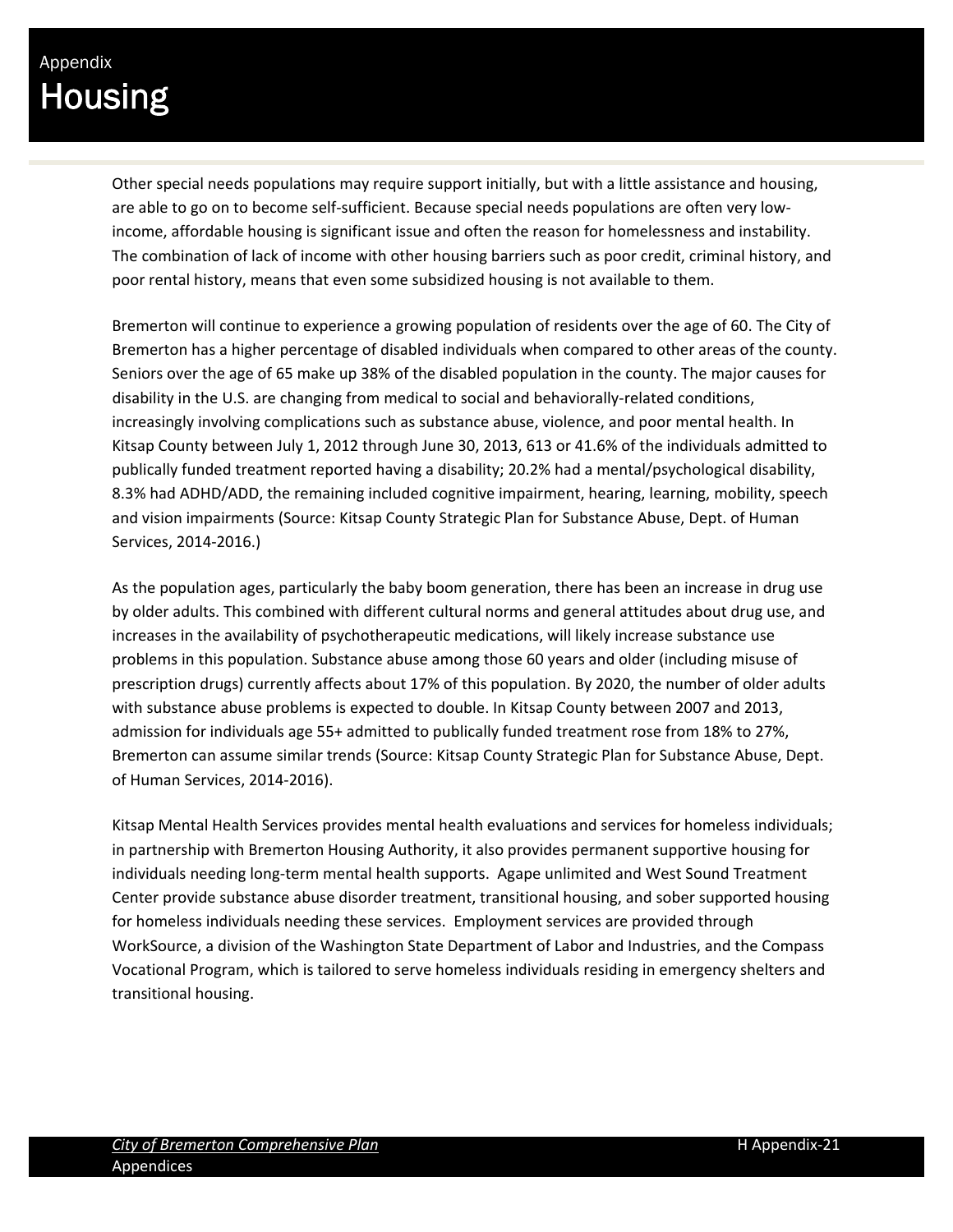### **Temporary and Transitional Housing Opportunities**

The homeless response system includes a network of shelter operators that include emergency housing beds for women and children, single men, and families with children. Couples, families with teen-age boys, households with pets, and men with children are currently under served.

As quickly as possible, households are moved from emergency shelter into rapid rehousing programs (short shallow subsidies with progressive engagement case management), permanent subsidized housing, long-term housing with specific supports (such as substance abuse disorder recovery) or permanent supportive housing. However, insufficient funding for rapid rehousing and a shortage of units of affordable housing, housing with supports, and permanent supportive housing results in longer shelter stays and households who stay homeless for longer.

Homeless youth are served by a spectrum of services, supports, and housing provided through the Coffee Oasis. These programs include outreach to street‐oriented youth, youth drop‐in locations, case management for homeless and at‐risk youth, job training for youth, and emergency shelter beds for youth and young adults.

At this time there are few services available for chronically homeless individuals and/or individuals with complex and multiple barriers to stable housing.

The Challenge to End Veteran Homelessness in Kitsap is part of a national initiative to end veteran homelessness as quickly as possible. It includes participation from a wide range of programs specific to veterans and programs that serve all individuals experiencing homelessness. Recently a Supportive Services for Veteran Families grant has expanded the resources available for providing rental assistance and case management to veteran households. In the County, Building 9 at Retsil provides 60 beds of transitional housing for veterans throughout the region.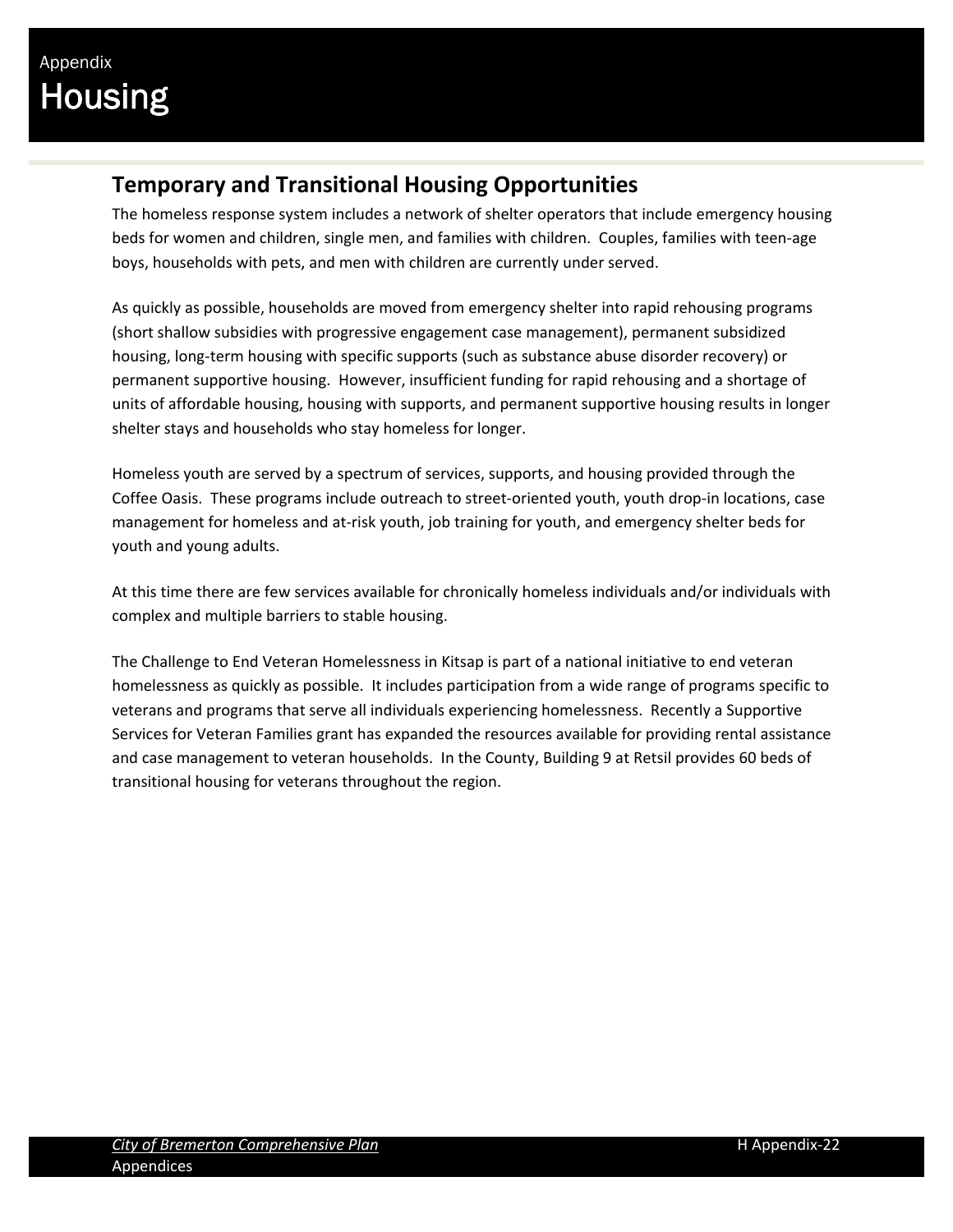### **Future Housing Projections**

Evaluating local housing needs requires multiple levels of analysis from numerous perspectives. It is meant to be an on‐going charge to the city and to housing organizations and cannot be fully accomplished in one snapshot in time or in a rigid housing plan.

Demographics, studied over time from the local to the national level, is a conventional approach to an examination of the housing market. National trends, for example, suggest continued and significant growth in the number of single households (non-married without children), seniors (65 years and older households) and single‐parent headed households. The particular housing needs and characteristics of these demographics, including a smaller household size, challenge the predominance of suburban‐style single-family detached housing units in the current housing market. While household size nationwide continues to decrease, a significant subset of the nation's minority population shows consistently higher household sizes with different housing expectations.

Demographic data taken from U.S Census, described in Current Conditions above help profile the City of Bremerton, Kitsap County, and the State of Washington. Population and household size are key factors used to estimate the number of new housing units which will be needed during the next twenty year period. Income and age information, described above in occupancy and affordability section above, help identify the types of housing and physical improvement which will be in demand.

The focus of this Comprehensive Plan, however, is on enticing new growth to the city which capitalizes on Bremerton's unique location and access in the region as well as its metropolitan characteristic, unique in Kitsap County. Existing demographics, household sizes, and incomes are instructive for gauging the existing market but, as detailed above, current data highlight approaching changes in the market. This Plan endeavors not only to address long‐standing issues regarding housing, but to attract new kinds of housing and opportunities. The Centers Concept, central to this Comprehensive Plan, form the basis for this approach. It is found in the Land Use Element but repeated below as it provides the destination point that the goals and policies are designed to assist the community in reaching.

### **Calculation of Future Residential Land Need**

The population projections employed in this plan anticipate that the 14,000 new persons expected in the community by 2036, will live in a variety of single family households and multifamily settings. The table below is derived from data in the Kitsap County Buildable Lands Analysis 2014 and illustrates the historic trends in this arena.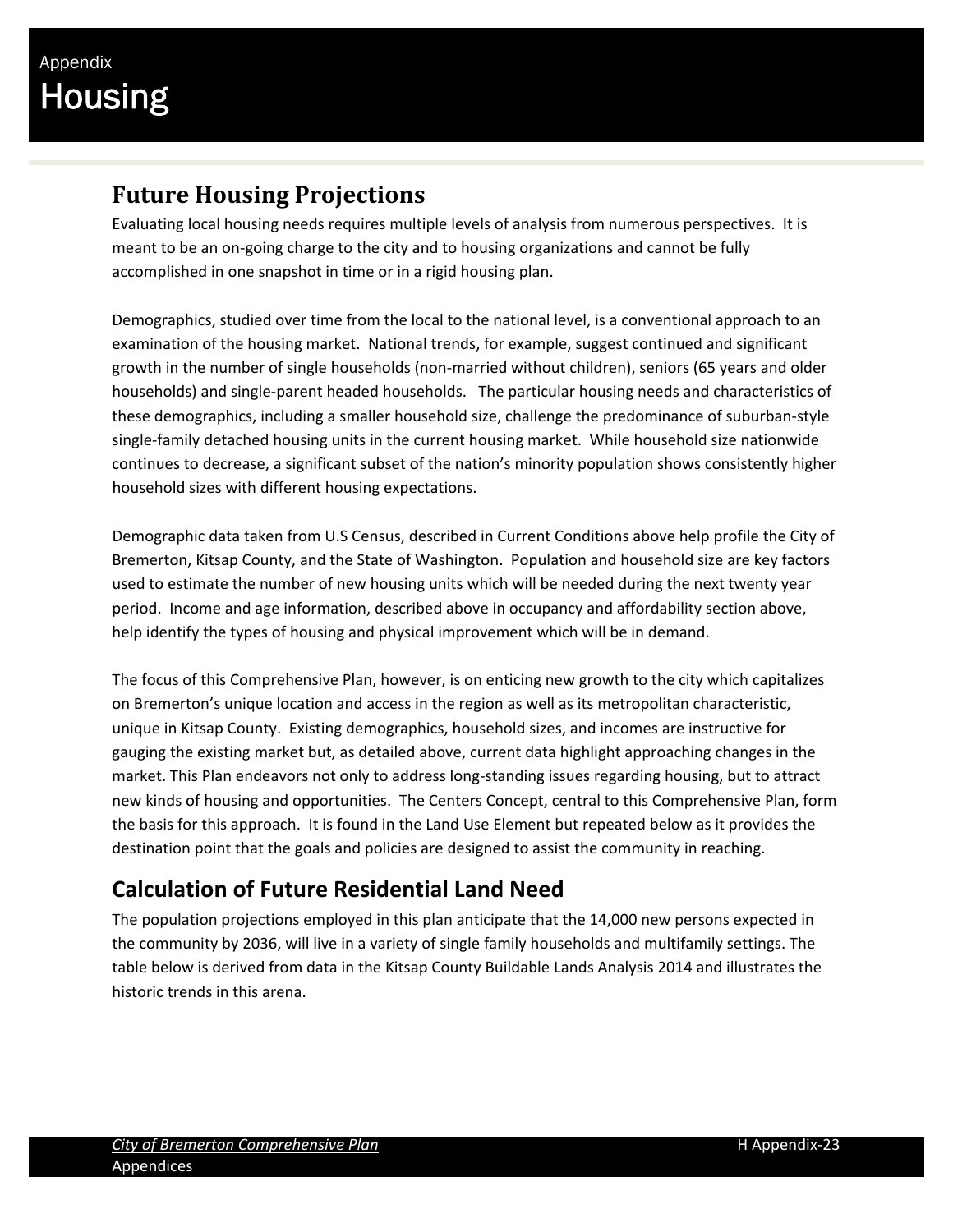| Table HSA-14<br><b>Bremerton 2006-2012 Single Family Permits</b><br>Source: Kitsap County Buildable Lands Report, 2014 |               |                                 |                                     |       |                                            |  |
|------------------------------------------------------------------------------------------------------------------------|---------------|---------------------------------|-------------------------------------|-------|--------------------------------------------|--|
|                                                                                                                        | <b>Zoning</b> | Count of<br><b>Applications</b> | <b>New Dwelling</b><br><b>Units</b> | Acres | <b>Density</b><br>(dwelling<br>units/acre) |  |
| <b>Applied under</b>                                                                                                   | $SF-2$        | $\overline{2}$                  | $\overline{2}$                      | 0.59  | 3.39                                       |  |
| <b>1988 Comp</b>                                                                                                       | $SF-3$        | 3                               | 3                                   | 0.52  | 5.77                                       |  |
| Plan                                                                                                                   | MF            | 4                               | 4                                   | 0.5   | 8                                          |  |
|                                                                                                                        |               |                                 |                                     |       |                                            |  |
| <b>Applied under</b>                                                                                                   | <b>CCR</b>    | 1                               | $\mathbf{1}$                        | 0.23  | 4.35                                       |  |
| the 2004                                                                                                               | FC            | 1                               | 1                                   | 2.08  | 0.48                                       |  |
| <b>Comp Plan</b>                                                                                                       | <b>NCC</b>    | 3                               | 3                                   | 0.34  | 8.82                                       |  |
|                                                                                                                        | <b>LDR</b>    | 297                             | 297                                 | 59.66 | 4.98                                       |  |
|                                                                                                                        | <b>BVSAP</b>  | 41                              | 41                                  | 3.58  | 11.45                                      |  |
| <b>Grand Total</b>                                                                                                     |               | 352                             | 352                                 | 67.6  |                                            |  |

| Table HSA-15<br><b>Bremerton 2006-2012 Multifamily Permits</b><br>Source: Kitsap County Buildable Lands Report, 2014 |                                                                        |     |       |                                         |  |  |
|----------------------------------------------------------------------------------------------------------------------|------------------------------------------------------------------------|-----|-------|-----------------------------------------|--|--|
| <b>Zoning</b>                                                                                                        | <b>New Dwelling</b><br>Count of<br><b>Applications</b><br><b>Units</b> |     | Acres | <b>Density (dwelling</b><br>units/acre) |  |  |
| DR.                                                                                                                  | 2                                                                      | 6   | 0.57  | 10.53                                   |  |  |
| <b>MR</b>                                                                                                            |                                                                        | 3   | 0.14  | 21.43                                   |  |  |
| <b>BVSAP</b>                                                                                                         | 31                                                                     | 202 | 6.3   | 32.06                                   |  |  |
| <b>Grand Total</b>                                                                                                   | 34                                                                     | 211 | 7.01  |                                         |  |  |

The tables presents the past – a historical backdrop. While the past certainly influences the future, the goals and policies in this plan represent an attempt by the community to move to a new paradigm. In general, that change is focused on providing a moderate increase in the proportion of future housing opportunity in higher density types. The majority of these opportunities will occur in mixed use centers. In addition to this emphasis, the Plan's community goals and policies also indicate a desire to increase density in existing neighborhoods –both by encouraging smaller lots in new subdivisions, and also by encouraging infill of vacant existing properties. The net result, never-the-less will be small increase in overall density in traditional neighborhoods as well.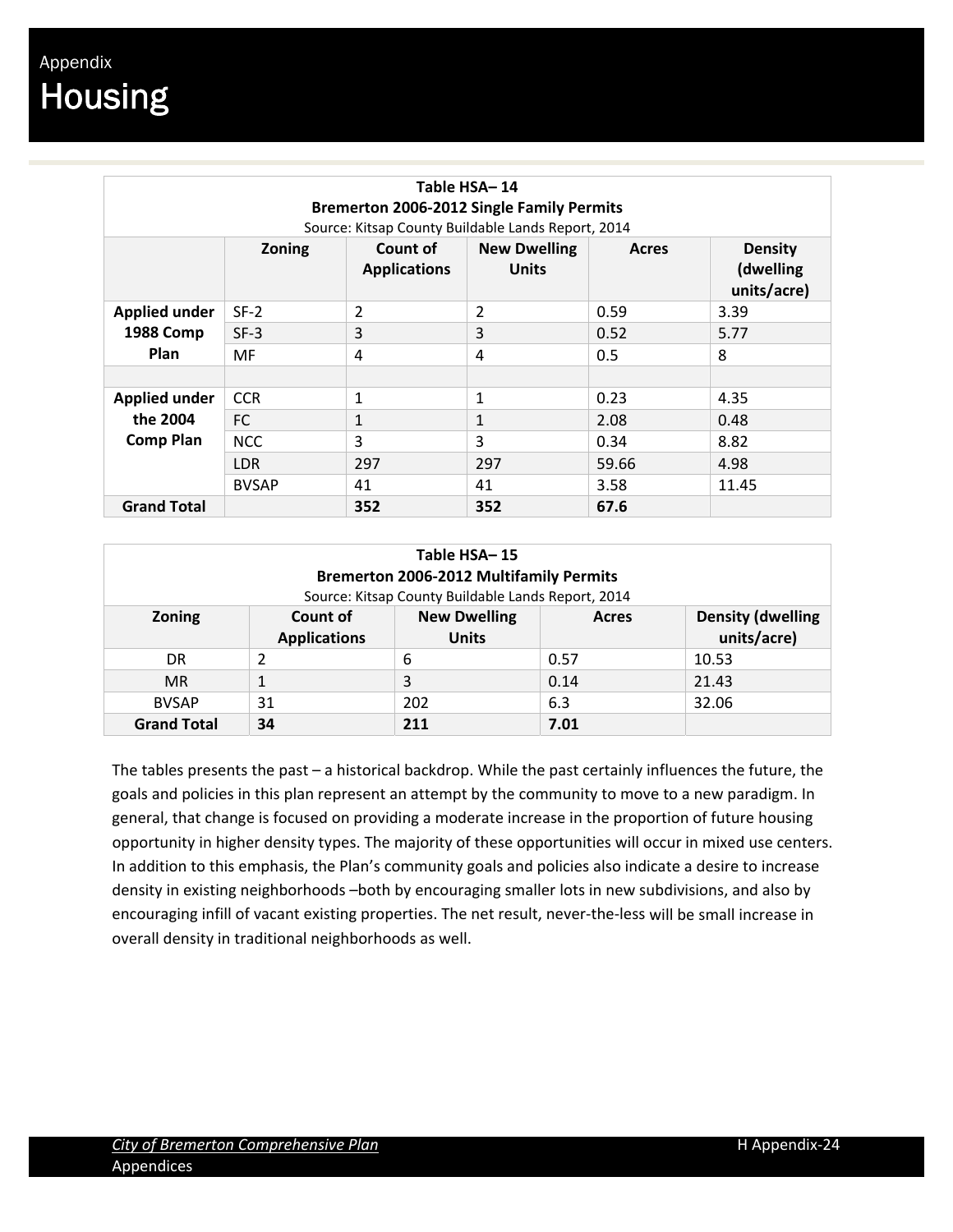The following table provides calculation of residential land need to accommodate the City of Bremerton's population growth forecast over the twenty year planning period – approximately 14,000 persons. The table is based for four categories of residential uses. Because the new framework introduced by this Plan results in some new housing environments, these categories are not the same as those for which the historical data depicted. However, if the assumption is made that 30% of the housing units in the "centers SF + MF" (single family and multifamily residential uses in centers combined) category are single family uses and 70% multifamily, it is possible to estimate that more than 50% of the new housing units anticipated by this calculation are in single family types. It is important to note that even within a model that places nearly 60% of new housing units in centers (and nearly 58% of new population) an overall emphasis on single family housing types remains. In fact, the actual proportion of SF types increases over the historic pattern depicted by the data in the previous Tables. This is consistent with community goals and policies calling for increased home ownership and supporting traditional neighborhoods, while it also addresses the community's desire to create a new urban experience and living environment ‐ the ability to choose to live in the new mixed‐use centers.

| Tanle $HAS - 16$<br><b>Future Residential Land Need</b> |     |                    |                                            |                     |           |       |                          |            |        |
|---------------------------------------------------------|-----|--------------------|--------------------------------------------|---------------------|-----------|-------|--------------------------|------------|--------|
| <b>Type</b>                                             |     | Density<br>(du/ac) |                                            | Net acres<br>needed | Household |       | Household<br><b>Size</b> | Population |        |
|                                                         | Low | High               | Low                                        | High                | Low       | High  |                          | Low        | High   |
| <b>Neighborhood SF</b>                                  | 4   | 6                  | 333                                        | 562                 | 2,000     | 2,250 | 2.8                      | 4,000      | 4,500  |
| <b>Non-center MF</b>                                    | 8   | 18                 | 28                                         | 94                  | 500       | 750   | 2.0                      | 1,000      | 1,500  |
| Center SF + MF                                          | 20  | 20                 | 113                                        | 125                 | 2,250     | 2,500 | 2.4                      | 5,000      | 6,000  |
| <b>DT Center MF</b>                                     | 40  | 40                 | 19                                         | 25                  | 750       | 1,000 | 2.0                      | 1,500      | 2,000  |
|                                                         |     | <b>Total</b>       |                                            |                     | 5,500     | 6,500 | <b>Total Pop</b>         | 11,500     | 14,000 |
|                                                         |     |                    | <b>Centers Population (lines 3 &amp;4)</b> |                     |           |       | 6,500                    | 8,000      |        |

The result of the table above is a calculation of net acres needed in the four residential housing categories used. In other words, the figures for the land are needed to site the houses and apartments needed along with their related on‐site improvements.

However, to calculate the number of gross acres needed for residential development, allowances must be made for the proportion of land area that will be consumed by roads and streets, and portions of land that are not developable due to the existence of environmental constraints – so-called "critical areas". In Bremerton those proportions have been found to be approximately 20% for land infrastructure constraints and 12% for an average of "critical areas". Therefore, the gross land area needed for residential uses is larger than the net area by a factor of approximately 32%. This document proceeds under the assumption that the actual residential land need is as shown on the following table.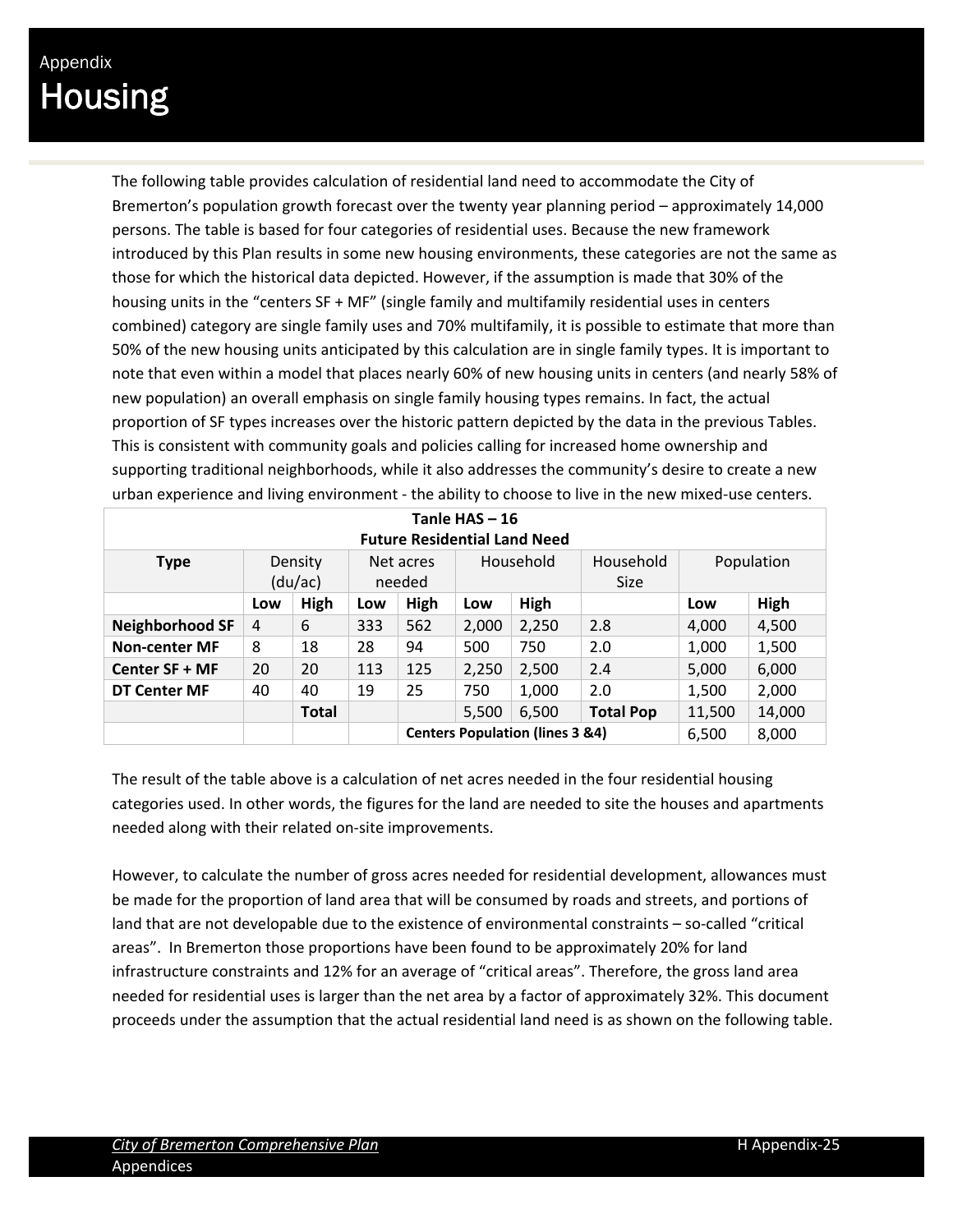### **Residential Land Supply**

In Sum, the calculations discussed in the Land Use Appendix demonstrate that there is sufficient capacity in on existing lands throughout the City to accommodate the expected increase in population assigned to those areas. It is known that there is a high amount of excess capacity available in centers that would be able to accept additional residential growth and the centers would to also provide needed services.